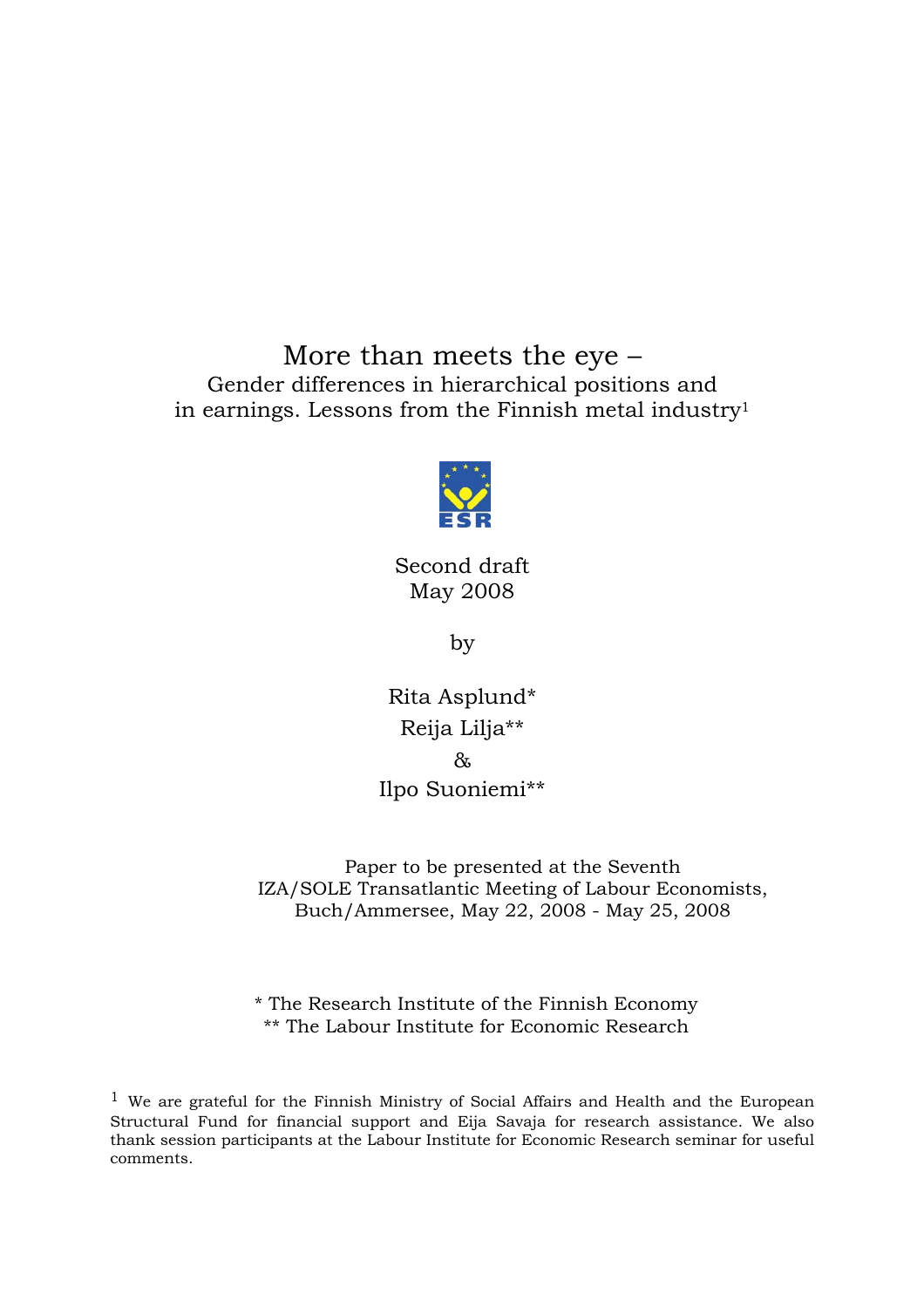#### Abstract

In this paper, we focus on two aspects of gender segregation which have so far received little attention in the literature. First, we examine the role of vertical gender segregation among white-collar workers in the Finnish metal industry in 2005 using a matched employee–employer dataset, in which all jobs are evaluated by the skills, efforts and responsibilities they require and are, based on this evaluation, given a hierarchical ranking which is independent of the job holder's occupational category. We also analyse the gender gap in earnings at each hierarchical position and explore the interplay between earnings and selection into a specific hierarchical position. Second, we broaden further the analysis of gender segregation and its impact on earnings by studying the gender wage gap in establishments located at different quintiles of the productivity distribution. Finally, we study how new forms of pay such as productivity and performance related bonuses and profit sharing systems are reflected in the gender wage gap. Our results show that also these dimensions are important and as a consequence deserve more attention in studies of gender segregation and wage gaps.

#### **JEL J16, J31, J71**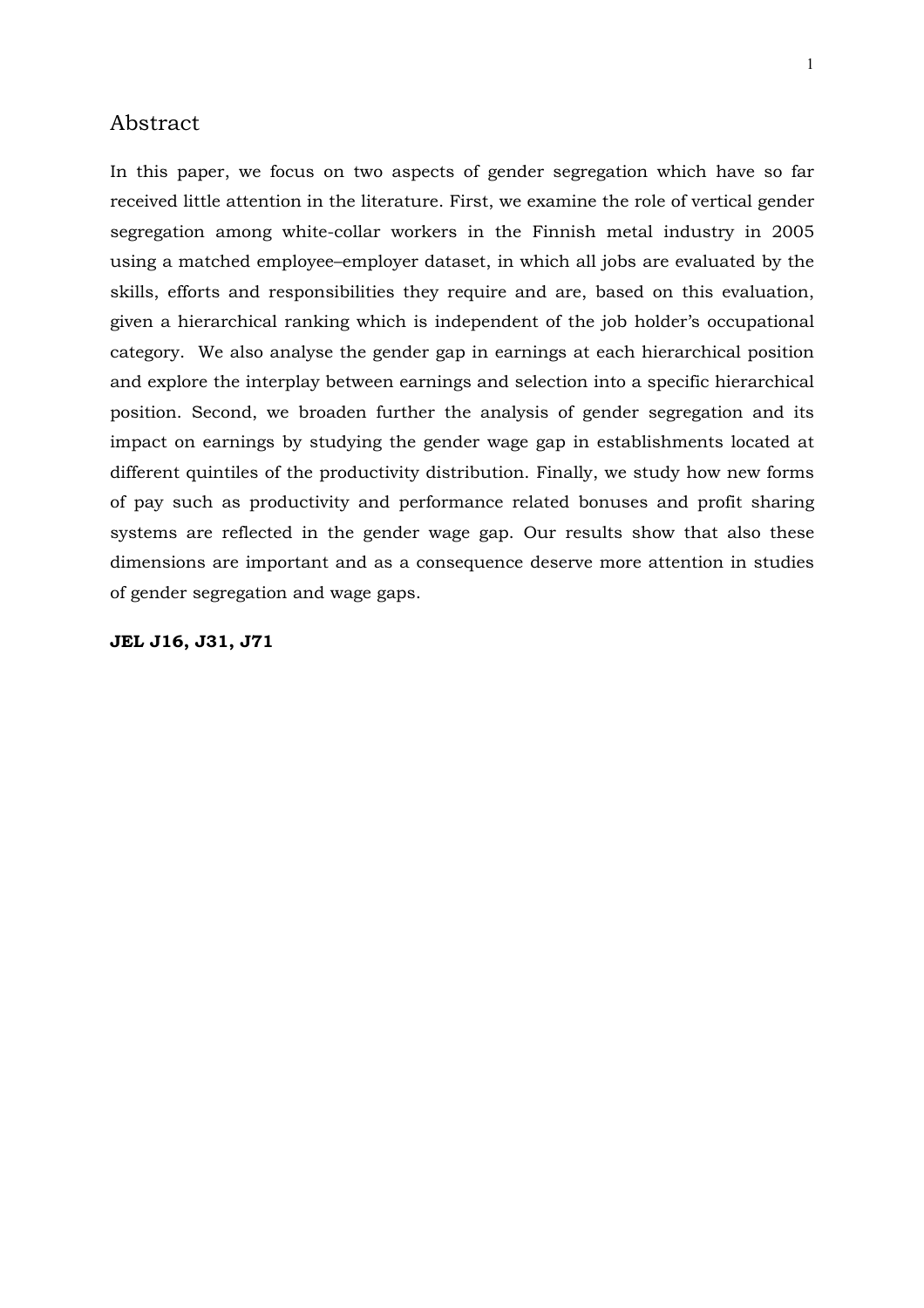#### 1. Introduction

 $\overline{a}$ 

In the international empirical literature it is widely established that gender segregation in the labour market accounts for a substantial proportion of the male– female wage gap.1 Previous studies have provided ample evidence on the impact of gender segregation on wages (or earnings) using various levels of segregation: the occupation, industry, establishment and even job-cell level. There are, however, many questions concerning gender segregation that still remain unanswered. Do the rough categories that are typically used to describe gender segregation give an adequate picture about this phenomenon? Are there other dimensions of gender segregation that have been overlooked and should be accounted for?

In this paper, we focus on two aspects of gender segregation which have so far received little attention in the literature. First, we examine the role of vertical gender segregation among white-collar workers in the Finnish metal industry in 2005 by looking at the selection of males and females into different 'hierarchical positions', which involve increasingly higher levels of skill requirements and more demanding job responsibilities. We also analyse the gender gap in earnings at each hierarchical position and explore the possibility of an interplay between earnings and selection into a specific hierarchical position. The matched employee–employer dataset used in the empirical analysis is unique in several ways. In particular, in this dataset all jobs are evaluated – in a similar fashion across all establishments – by the skills, efforts and responsibilities they require and are, based on this evaluation, given a hierarchical ranking which is independent of the job holder's occupational category.

Second, studying gender segregation in the metal industry offers – despite its high male dominance – a possibility to broaden further the analysis of gender segregation and its impact on earnings. Establishments in the metal industry operate in a demanding global environment under hard international competition. The establishment's ability to pay competitive wages is directly related to the productivity of its employees. If men and women are increasingly working in establishments that belong to the same industry but nevertheless differ markedly in productivity, then traditional measures of gender segregation will not be able to capture the gender wage gap that may result from this kind of selection into

<sup>&</sup>lt;sup>1</sup>Groschen (1991) and Bayard et al. (2003) are examples of studies on the US labour market. Asplund et al. (1996), Gupta & Rothstein (2005), Meyerson-Milgrom et al. (2001) and Korkeamäki & Kyyrä (2002) are examples of Nordic studies on this matter.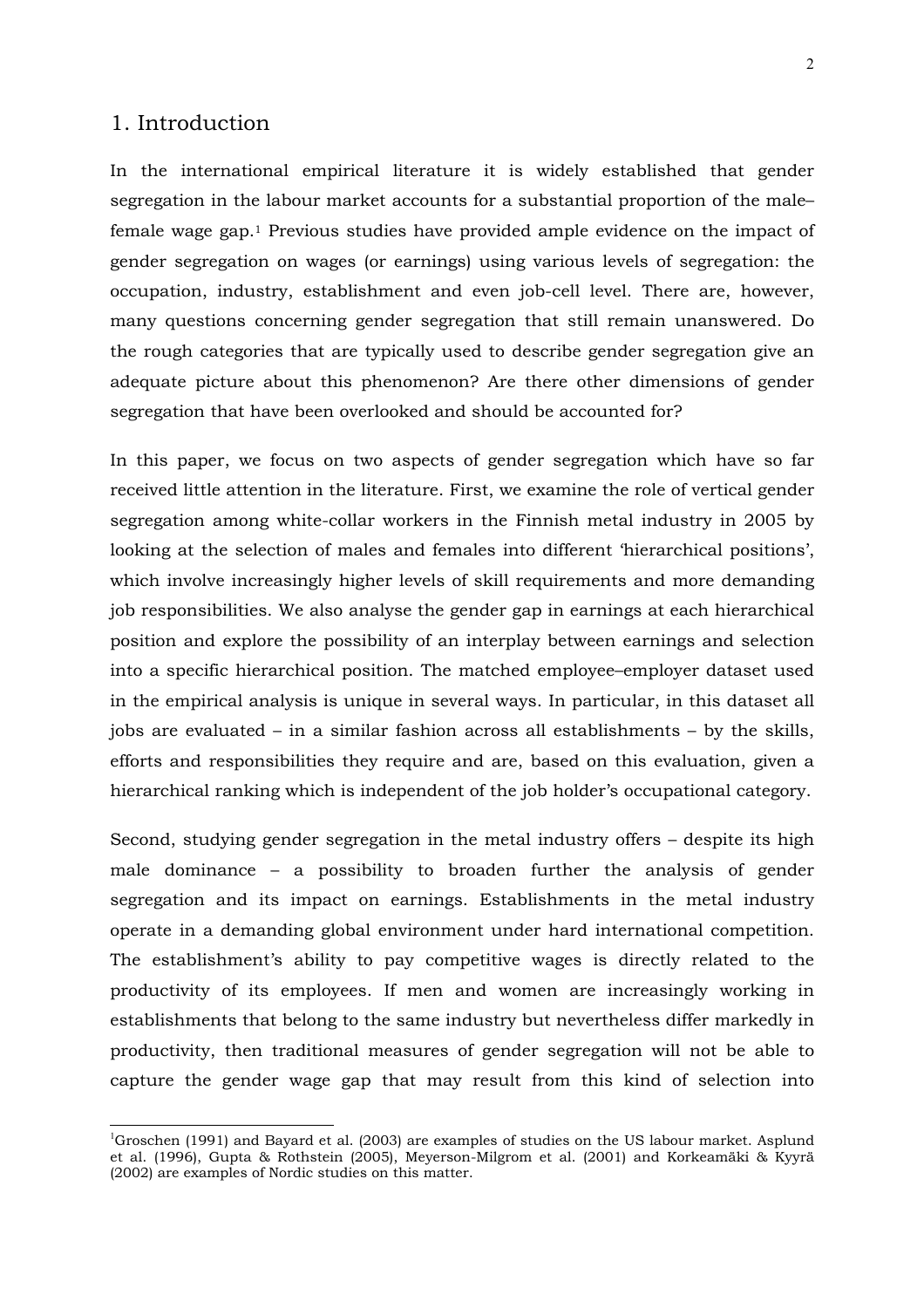establishments. In this paper we provide new results on the gender wage gap in establishments located at different quintiles of the productivity distribution.2

Just as the way, in which gender segregation appears in the labour market, might change over time, so may also the pay compensation structure and, moreover, in a gender non-neutral way. New forms of pay such as productivity and performance related bonuses and profit sharing systems are growing in importance. One question that immediately arises from this is: Are these changes in pay schemes reflected in the gender wage gap? The highly competitive metal industry has in Finland been a forerunner in adopting new modes of pay schemes. Additionally, most of this change has occurred in the early 2000s and has concerned mainly white-collar workers. This implies that our white-collar worker data for 2005 provides an excellent basis for answering also this question.

Our analysis of the importance of various performance related pay schemes for the gender gap in earnings draws on comparing the outcomes from the use of two different earnings concepts. We start by using a more narrow and also more traditional concept of 'monthly earnings', which basically includes regular earnings that remain more or less fixed from one month to the other. We then turn to the use of a broader concept of 'total monthly earnings' which in addition to these regular monthly earnings also include fringe benefits, work effort related compensations, personal bonuses related to tenure as well as productivity and performance related bonuses and profit shares.

The paper proceeds as follows. In the next section the data set is described and in the third section the empirical model specifications are outlined. The fourth section reports the results from our empirical analysis of gender differences in the selection across the job hierarchy ladder. The fifth section discusses gender gaps in earnings. The last section gives a summary of our key results.

 $\overline{a}$ 

<sup>&</sup>lt;sup>2</sup> The establishment's productivity is approximated by the average level of total monthly earnings of the male white-collar workers in the establishment.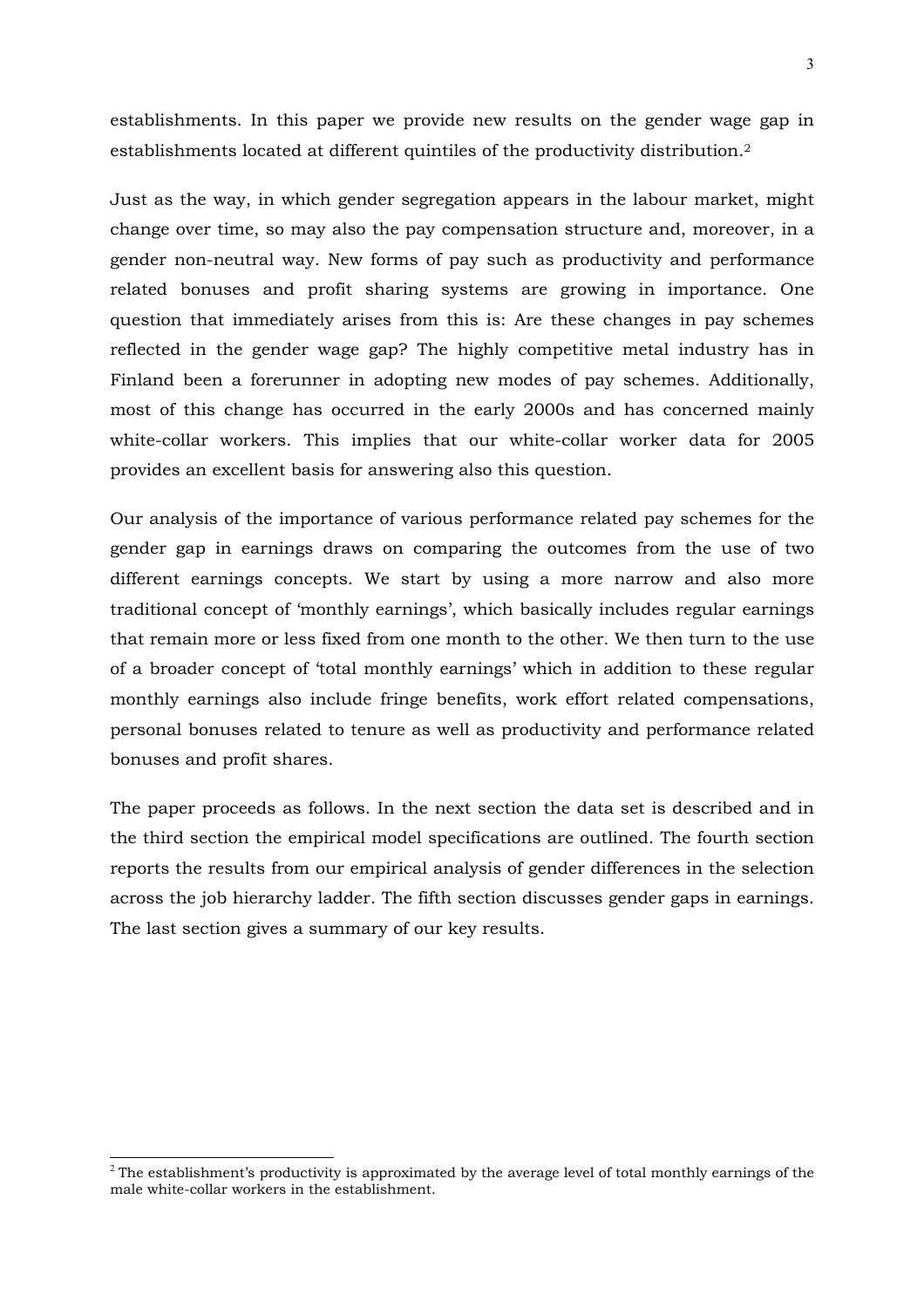#### 2. The data

 $\overline{a}$ 

This study uses a matched employee–employer dataset on white-collar workers who were in December 2005 employed in the member firms of the Federation of Finnish Technology Industries. The Federation of Finnish Technology Industries represents a major part of all establishments in the metal industry and its member firms employ altogether 250,000 people.3 Our data set to be used in subsequent empirical analyses is collected directly from the member firms by the Federation of Finnish Technology Industries in collaboration with the Confederation of Finnish Industries (EK) and also forms part of Statistics Finland's official statistics on employment and earnings in the metal industry. This original dataset includes 57,046 white-collar workers in 423 establishments. For our empirical analyses we have deleted from the dataset trainees, part-time workers and observations with missing information.4 The final number of observations to be used in this study is 51,099.

A centrally negotiated wage agreement covers all white-collar workers in all member firms of the Federation of Finnish Technology Industries. Accordingly our dataset not only includes mutually agreed parts of the wage agreement but also reflects considerable establishment-level variation on aspects that are largely influenced by market forces. A particularly useful feature of the data is the mutually agreed principles on the evaluation of each job holder's position in the job hierarchy ladder. All jobs are evaluated by the skills, efforts and responsibilities which they require. When collecting the data the Federation of Finnish Technology Industries emphasises to its member firms that the reported hierarchical ranking should reflect actual duties and responsibilities in each job and should, in principle, be independent of the job holder's occupational category.

The *job hierarchy ladder* has four levels and each move upwards involves higher expertise and more responsibility: (1) The first level comprises '*mainly routine work*' which refers to jobs such as basic routine type of clerical, customer service or sales work. Job holders categorised into this level have some work experience and often

 $3$  To be able to fully apply the contents of a centralised wage agreements in Finland the establishment or firm needs to be a member of an employer's federation/association that has signed the agreement. In practice, all large establishments in the metal industry are members of the Federation of Finnish Technology Industries. There are some smaller establishments which are not and, as a consequence, they are not included in the data.

<sup>&</sup>lt;sup>4</sup> By doing this we assume that there are no systematic variation in the missing information and, hence, also not across the deleted observations. In fact, according to our descriptive statistics the restricted data set appears to have very similar features as the larger, original data set.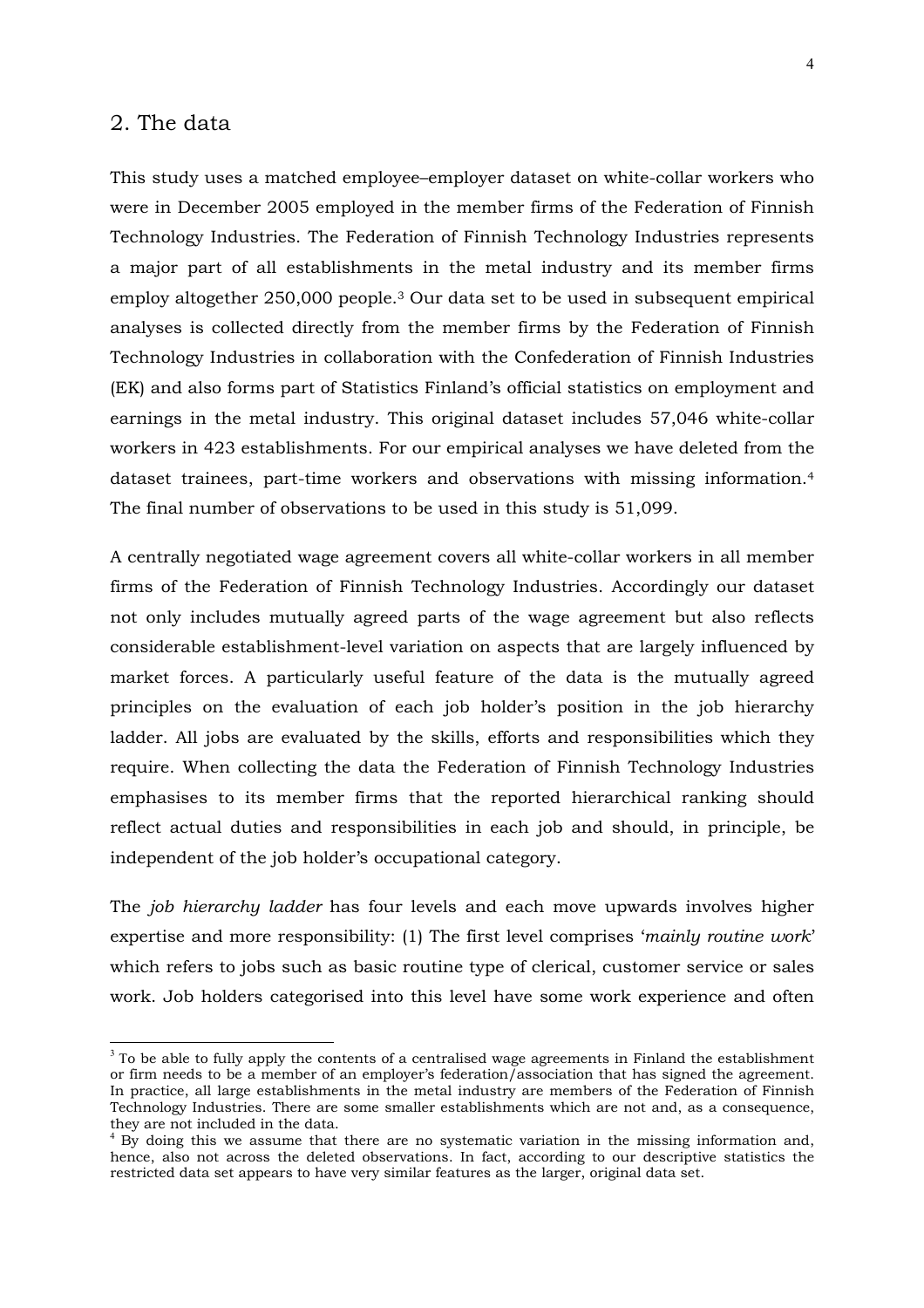secondary education. (2) The second level '*expert work*' requires, among other things, practical expertise and good knowledge in procedures and production processes. Typically these job holders have earlier work experience and often also (lower-level) higher education. (3) The third level '*specialised expert work*' demands comprehensive expertise and good knowledge about procedures, production processes and theories. Occasionally job holders at this level have managerial duties. Usually they have versatile work experience in their field of expertise and a higher education. (4) The highest level '*management*' mostly involves managerial duties at the production line, department, organisation or establishment level. These job holders often have extensive earlier work experience and normally a university-level degree.

Table 1 reports the distribution of the white-collar job holders in the data across the four job hierarchy levels described above. It shows that the group under study is highly male dominated; only 26.6 per cent are women. The by far largest number of job holders is experts with 44.3 per cent of the males and 41.5 per cent the females being categorised as experts. Women are in majority (57.3 per cent) at the lowest job hierarchy level but in clear minority at the highest – management – level (14.2 per cent). The concentration of women is highest at mainly routine work level.5

|                                           | Job hierarchy level              |                       |                                      |                   |              |  |  |
|-------------------------------------------|----------------------------------|-----------------------|--------------------------------------|-------------------|--------------|--|--|
|                                           | <b>Mainly</b><br>routine<br>work | <b>Expert</b><br>work | <b>Specialised</b><br>expert<br>work | <b>Management</b> | <b>Total</b> |  |  |
| Total number of<br>employees              | 7,318                            | 22,247                | 17,168                               | 4,366             | 51,099       |  |  |
| - Number of men                           | 3,126                            | 16,609                | 14,035                               | 3,746             | 37,516       |  |  |
| - Number of women                         | 4,192                            | 5,638                 | 3,133                                | 620               | 13,583       |  |  |
| Share of women, %                         | 57.3                             | 25.3                  | 18.2                                 | 14.2              | 26.6         |  |  |
| Within gender shares<br>%-share among men | 8.3                              | 44.3                  | 37.4                                 | 10.0              | 100.0        |  |  |
| %-share among<br>women                    | 30.9                             | 41.5                  | 23.1                                 | 4.6               | 100.0        |  |  |
| Concentration of<br>women                 | 2.15                             | 0.95                  | 0.68                                 | 0.53              | 1.00         |  |  |

Table 1. Share of white-collar workers by hierarchical position in 2005

 $\overline{a}$ 

<sup>&</sup>lt;sup>5</sup> The concentration indicator is calculated by dividing the within %-share of women at each level by the overall share of women in the data. Hence it provides a measure of women's under- or overrepresentation at each level.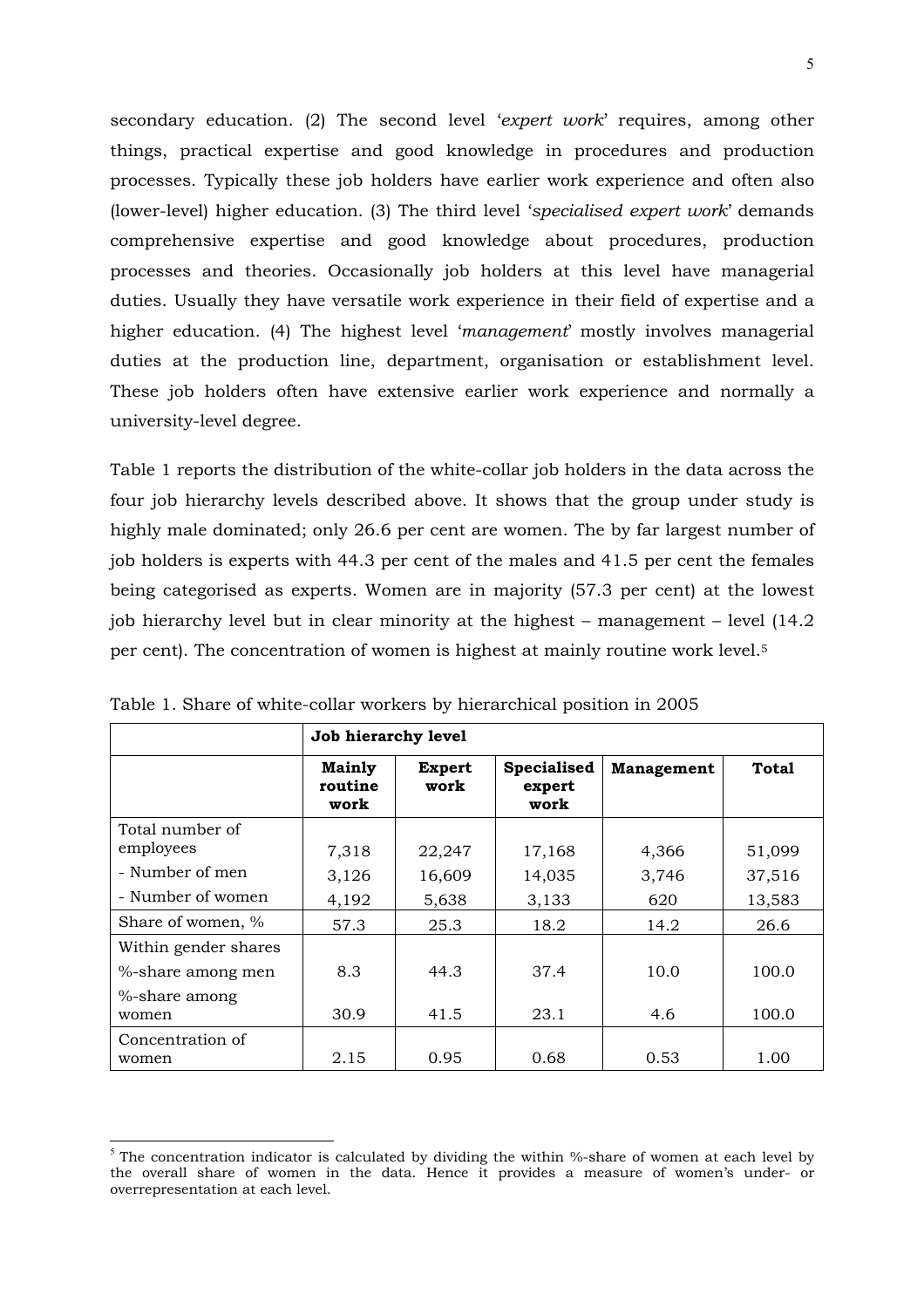As discussed above our dataset on white-collar workers is rich in detail when it comes to describing the earnings of each job holder. The data being based on employers' registers, the earnings information is highly reliable and reports the actual earnings that each individual worker has received at the point of observation (December 2005). The two earnings concepts used in the subsequent earnings equations are: (1) 'monthly earnings' which refer to basic (regular) monthly earnings (including shift work compensations but not overtime) and (2) 'total monthly earnings' which in addition include fringe benefits, other work effort related compensations, personal bonuses related to tenure as well as productivity and performance related bonuses and profit shares.

Table 2 gives a first glimpse at the distribution of our two earnings concepts by job hierarchy level and gender. The female white-collar employees earned on average 81-82 per cent of the average monthly earnings of their male colleagues. This overall difference in male and female pay exceeds the within female/male earnings ratios given for each job hierarchy level, which reflects the uneven distribution of women and men across these hierarchy levels. The gender earnings gap is lowest, about 5 per cent, at the specialised expert level and highest, about 15 per cent, at routine work.

|                               | Job hierarchy level       |                       |                               |            |       |  |  |
|-------------------------------|---------------------------|-----------------------|-------------------------------|------------|-------|--|--|
|                               | Mainly<br>routine<br>work | <b>Expert</b><br>work | Specialised<br>expert<br>work | Management | A11   |  |  |
| <b>Monthly earnings</b>       |                           |                       |                               |            |       |  |  |
| All employees, $\epsilon$     | 2,406                     | 2,837                 | 3,820                         | 5,353      | 3,321 |  |  |
| Male employees, $\epsilon$    | 2,628                     | 2,899                 | 3,860                         | 5,403      | 3,486 |  |  |
| Female employees, $\epsilon$  | 2,240                     | 2,654                 | 3,643                         | 5,049      | 2,864 |  |  |
| Female/male earnings,<br>$\%$ | 85.2                      | 91.6                  | 94.4                          | 93.5       | 82.2  |  |  |
| <b>Total monthly earnings</b> |                           |                       |                               |            |       |  |  |
| All employees, $\epsilon$     | 2,537                     | 2,837                 | 4,288                         | 6,565      | 3,690 |  |  |
| Male employees, $\epsilon$    | 2,766                     | 3,107                 | 4,325                         | 6,629      | 3,886 |  |  |
| Female employees, $\epsilon$  | 2,365                     | 2,851                 | 4,123                         | 6,178      | 3,146 |  |  |
| Female/male earnings %        | 85.5                      | 91.7                  | 95.3                          | 93.2       | 81.0  |  |  |

Table 2. Average earnings by job hierarchy level and gender in 2005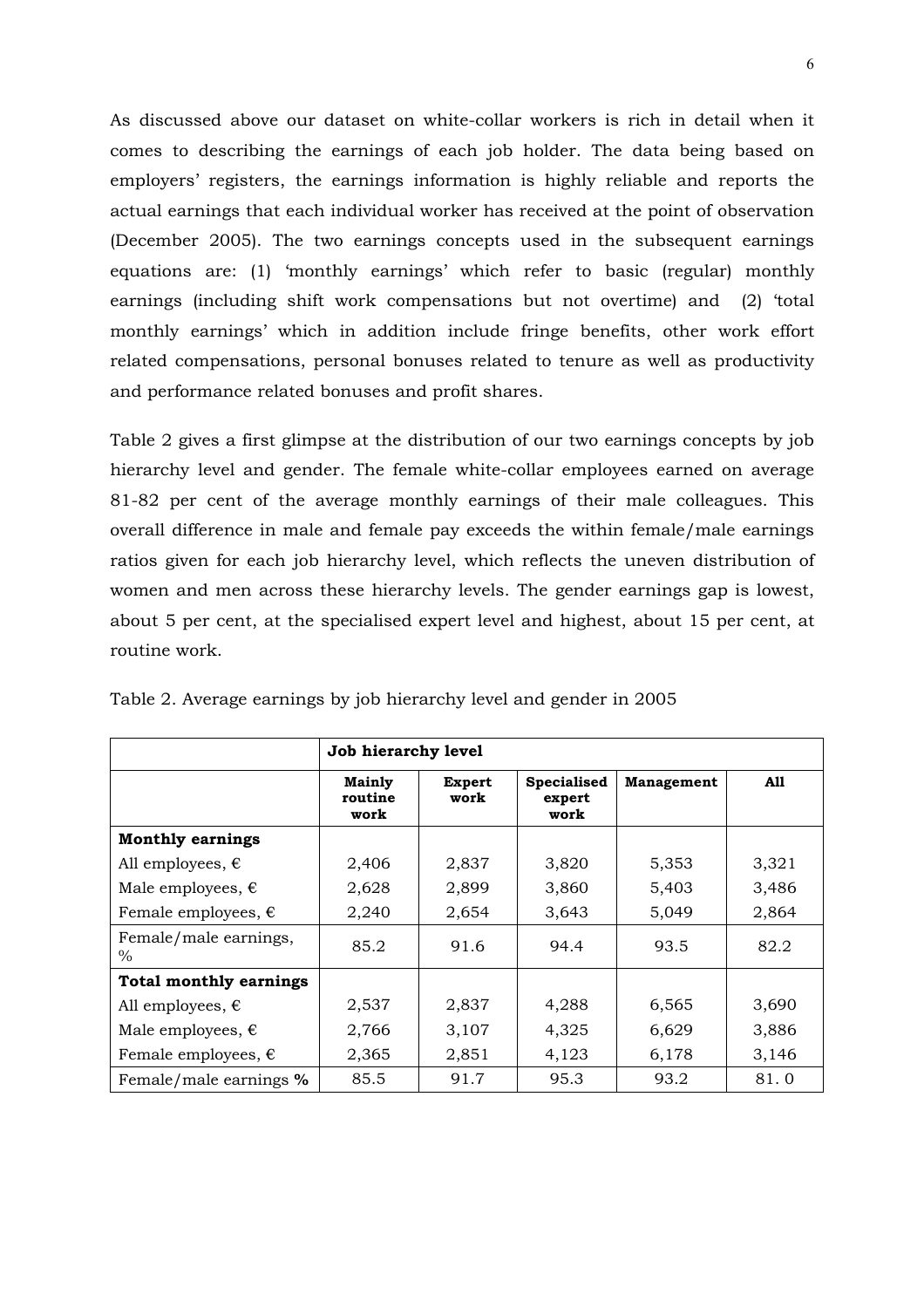Table 2 shows that in terms of earnings creation the overall differences between the four job hierarchy levels are much more important than the gender differentials at each level. Managers earn more than twice as much as employees at the lower end of the hierarchical ladder. This is true irrespective of the sex of the employee.

Furthermore, it can be calculated from Table 2 that, in addition to the regular monthly earnings, the white-collar workers receive on average 11 per cent more due to new payment schemes (which are included into the 'total monthly earnings'). The importance of new, individual payment schemes grows the further up hierarchical ladders one climes. At the management level regular earnings increase by 22.6 per cent, while at the mainly routine work level only by 5.5 per cent due to these schemes. This is the case for both male and female employees.

### 3. Empirical model specifications

#### 3.1. Ordered probit models

 $\overline{a}$ 

As a first step in our empirical analysis we analyse the selection into the different job hierarchy levels and evaluate whether or not there appear to be gender differences in this respect.6

Our choice of empirical probability model reflects the fact that the different job levels are clearly hierarchical involving increasing amounts of skills and responsibility. This kind of hierarchical rankings can be captured by *ordered probability models*.

The basic ordered choice model is based on the following specification in which there is a latent regression

(1) 
$$
y_i^* = \beta' x_i + \varepsilon_i
$$
, for each observation i=1,...,N

where the latent variable  $y_i^*$  which determines the selection into a specific hierarchical job level *j* is not observed. *β* is a vector of unknown parameters and *x<sup>i</sup>* is the corresponding vector of explanatory variables.  $\varepsilon_i$  is the error term,  $\varepsilon_i \sim N(0,1)$ . Thus, we assume that the latent variable *yi \** is normally distributed and, hence, use the *ordered probit model* as our empirical specification.

<sup>6</sup> Later, as a second step, we estimate log(earnings)- equations conditional on this selection process that is described here.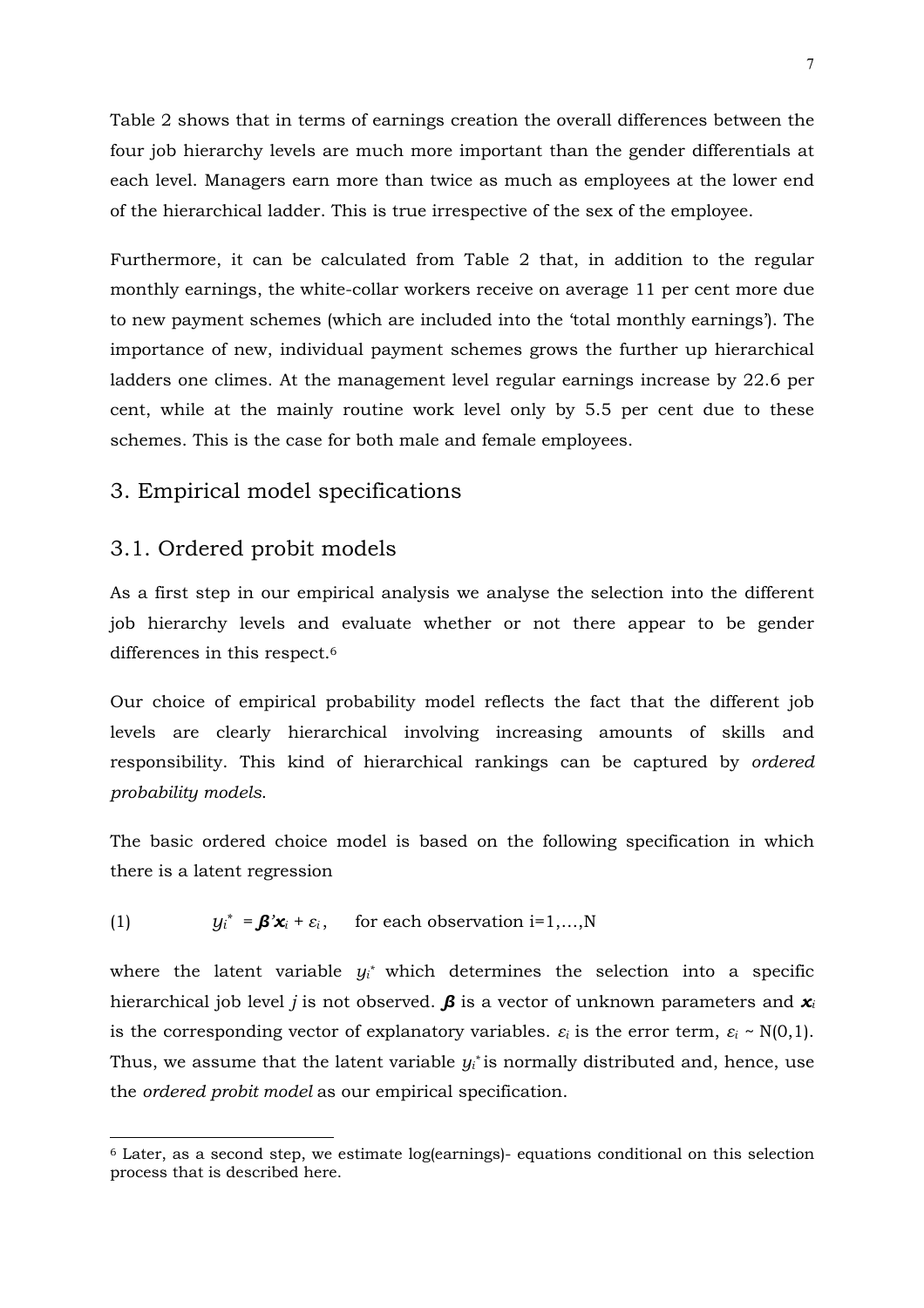The observed counterpart is  $y_i$  which obtains values from 0 to 3,<sup>7</sup> the value of 0 referring to the lowest job hierarchy level and the value of 3 to the highest (management) level:

(2) 
$$
y_i = 0
$$
 if  $y_i^* \le \mu_0$   
\n $= 1$  if  $\mu_0 < y_i^* \le \mu_1$   
\n $= 2$  if  $\mu_1 < y_i^* \le \mu_2$   
\n $= 3$  if  $\mu_2 < y_i^* \le \mu_3$ 

 $\overline{a}$ 

The probabilities which enter the likelihood function are

(3) Prob[
$$
y_i = j
$$
] = Prob[ $y_i^*$  is in the  $j^{\text{th}}$  range], where  $j = 0, 1, 2, 3$ .

The ordered probit models to be estimated include different categories of explanatory variables. We have chosen these variables in line with the instructions of the Federation of Finnish Technology Industries, which emphasise that all jobs should be evaluated by the skills and responsibilities which they require, independent of the job holder's occupational category.

Thus, in addition to the constant term and female dummy indicator, which is of our primary interest, the model includes *eight* age dummy indicators and *five* tenure dummy indicators (to approximate work experience). Skills are measured by *three* 'level of education' dummy indicators and *nine* 'filed of education' dummy indicators. The latter indicators are used for identification in the two stage estimation process, in which the ordered probability model represents the first stage (i.e. they are not present in the second stage). Furthermore, *four* establishment level variables are included to allow for differences in establishments' specialisation, production processes and productivity; size of the establishment, share of female employees, share of employees with technical degree, and share of employees with doctoral degree. The ordered probability model to be estimated with this variable set is called the 'basic' model.

It is worth noting, that our 'basic' model does not include occupation dummy indicators. We exclude them for two (quite opposite) reasons. First, they should not have any information value, if one is to believe the instructions of the Federation of Finnish Technology Industries on how employees' position at different hierarchical

<sup>&</sup>lt;sup>7</sup> This definition comes from the LIMDEP programme, which we use in our estimations. See Greene (2007), Vol. 1, E22, 1-20.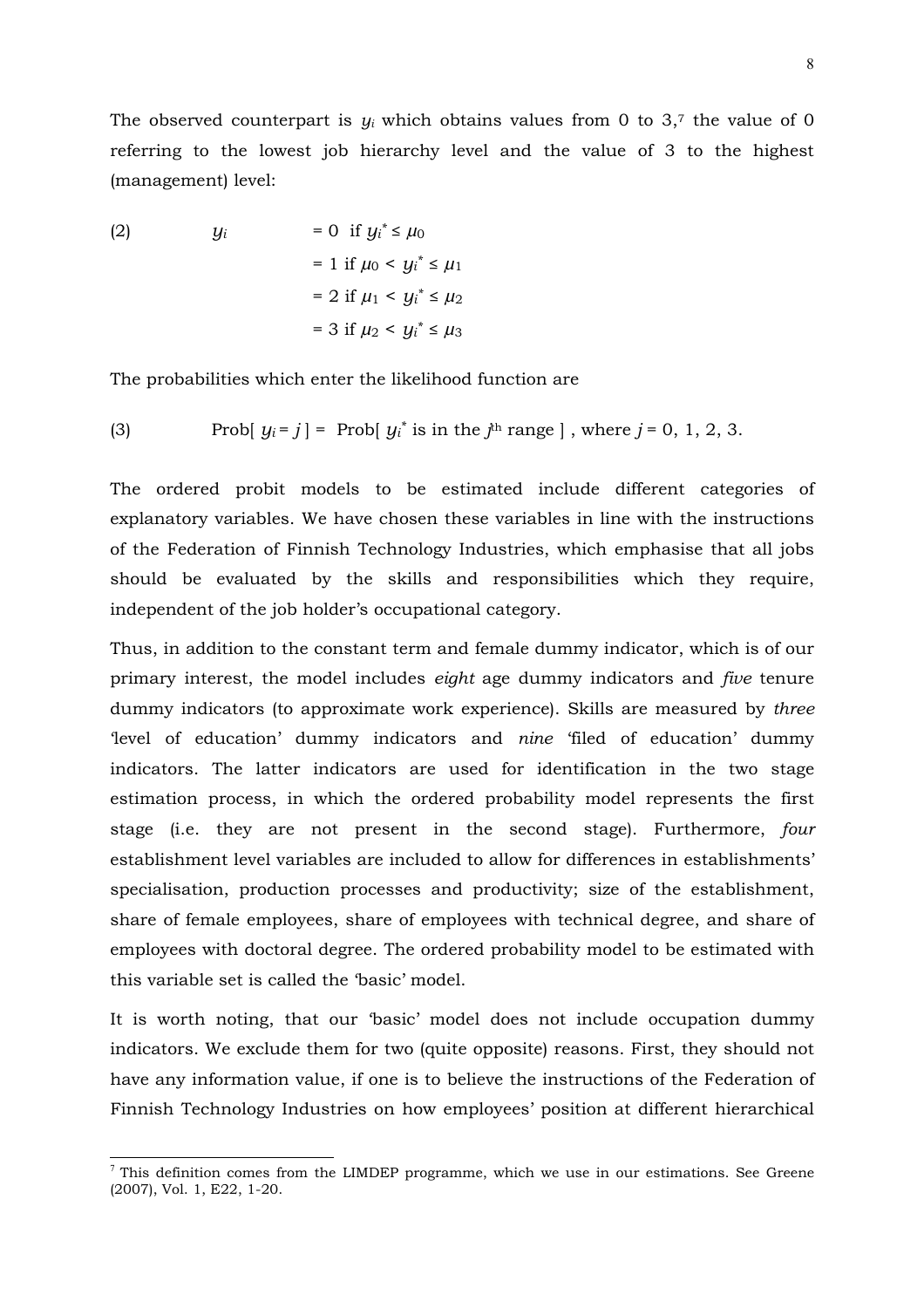ladders should be determined. Second, despite these instructions occupation and hierarchical position may be determined simultaneously, which may cause problems in our econometric setting, in which hierarchical position is determined endogenously with earnings.

In order to check the potential role of occupation in this setting, we estimate separate ordered probability models with female and occupation dummy indicators only, as well as the 'basic' model into which occupation dummy indicators are added.

#### 3.2. Conditional earnings equations

When studying gender earnings differentials our focus is on the different hierarchical job levels. We ask whether we can still observe gender gaps in earnings after having controlled for the selection process into the separate job hierarchy levels as well as for the effects of other background factors. We are interested especially in the interaction between the selection process and the subsequent earnings levels.

Hence, the log of earnings equation is estimated *conditional* on selection into a specific hierarchical position. More specifically, the earnings equation is estimated as a *sample selection model* in which the appropriate asymptotic covariance matrix for the model is based on the ordered probit model specified above.8

(4) 
$$
\ln(earnings_i) = \mathbf{a}'\mathbf{x}_i + u_i
$$
,

where  $\alpha$  is the vector of parameters to be estimated and  $\mathbf{x}_i$  is the corresponding vector of explanatory variables,  $u_i$  is the normally distributed error term with mean zero, standard deviation  $\sigma$  and correlation  $\rho$  with  $\varepsilon$  (the error term in the ordered probit equation (1)).

In the estimations,  $ln(earnings<sub>i</sub>)$  is observed only when  $y<sub>i</sub> = j$  for some *j* in (0,1,2,3). Thus, the earnings equations are estimated separately for each hierarchical level j=0,1,2,3*.* Each equation is estimated using a two-step procedure following Heckman (1979) and Greene (1981). From the first step the ordered probability model produces an "extra" variable, the so-called sample selection term *λ*. The coefficient of *λ* shows whether or not the unobserved factors that affect the selection

 $\overline{a}$ 

<sup>8</sup> See Greene (2007), Vol. 2, E31, 61-63.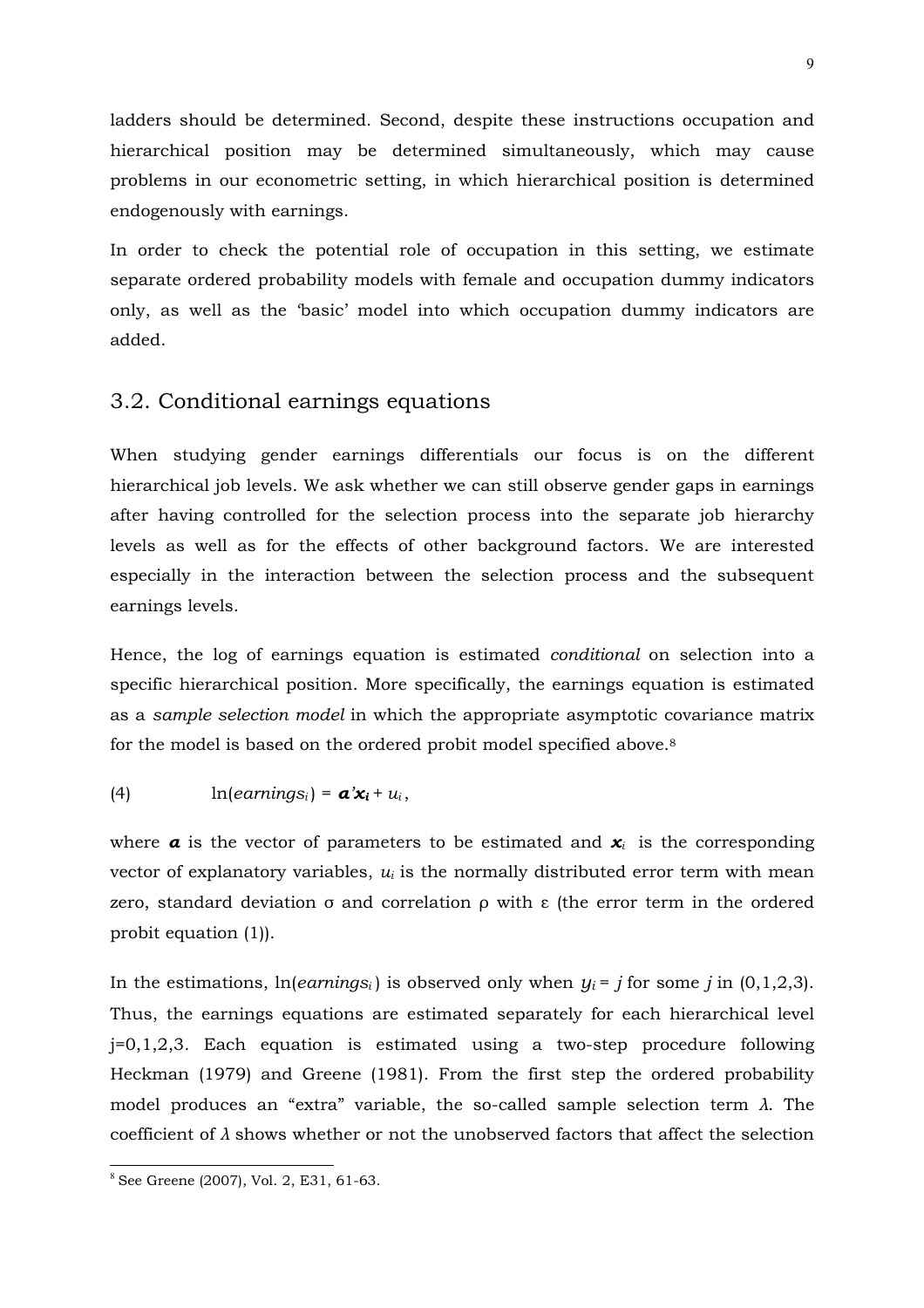into different job hierarchy levels, are correlated with the unobserved factors affecting earnings. If the coefficient is statistically different from zero, this means that there are indeed unobserved factors that we have not been able to capture with our observable variables but which make the selection into the different job hierarchy levels and the observed earnings levels interrelated. We return to this point when interpreting the results.

As already noted, the subsequent empirical estimations are based on two alternative earnings concepts: the log of monthly earnings and the log of total monthly earnings. As explanatory variables we use the same variables as in the 'basic' ordered probit model with the exception of the 'field of education' dummy indicators, which are excluded for the identification purposes.

In reporting the estimation results for the earnings equations we focus on the coefficient of the female dummy indicator and the coefficient of  $\lambda$ , which – as described above – indicates the interaction between the selection and earnings determination processes.

# 4. Gender differences in hierarchical positions

## 4.1. Overall differences

 $\overline{a}$ 

In the estimation of the ordered probit models, which explain the selection of male and female white-collar workers into the four job hierarchy levels, the following procedure is chosen. We start with (1) the 'basic' model, then estimate (2) the model with female and occupation dummy indicators only and finally estimate (3) the 'basic' model which includes also occupation indicators. As a reference point we use the gender difference in the basic data set. The full estimation results are reported in Appendix Table A1.

Table 3 reports how, based on our estimations, the *probability* to be located at a certain hierarchical job level is affected by the fact of being a woman as compared to being a man. This effect for the female dummy indicator is calculated at the mean values of the included variables and, therefore, it tells how a female employee's propensity of being at a certain job hierarchy level differs from an otherwise similar male employee's propensity (i.e. both have the same average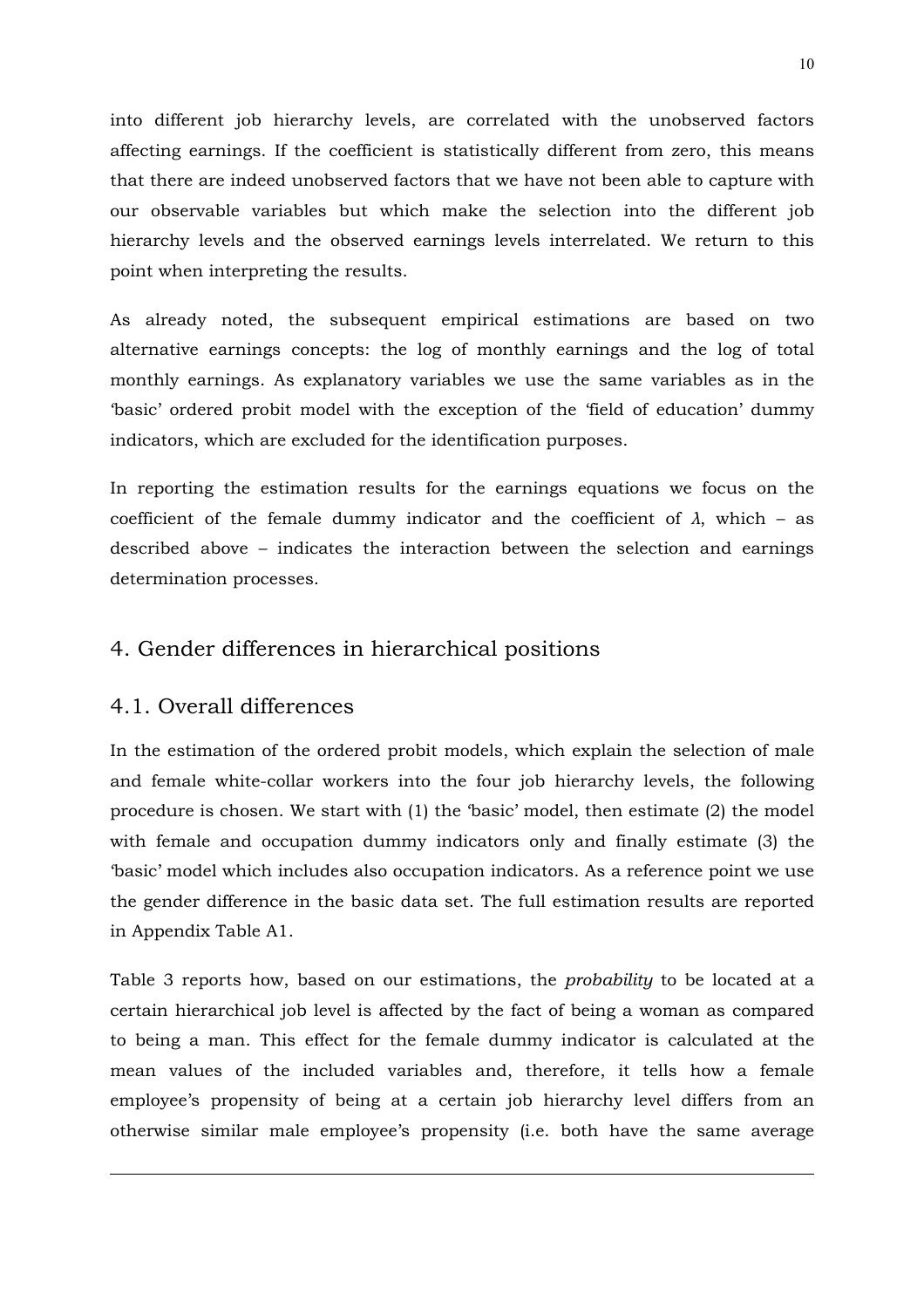background factors). Since all reported effects are marginal, this implies that when the likelihood of being located at a certain level rises, it must decline at the other levels; i.e., the sum of marginal effects is zero.

Table 3 shows that, even after controlling for many observable differences, whitecollar women in the Finnish metal industry have a lower propensity to climb up the hierarchical ladder than their male colleagues. According to our 'basic' model, a woman's propensity to belong to the group of routine workers is (11.4 percentage points) higher than for a similar man with average white-collar worker properties in this particular industry. The contrary holds true in specialised expert and management positions where women are less likely to appear than men (model 1).

|                                                                                                                                             | Job hierarchy level              |                    |                                   |                   |  |  |
|---------------------------------------------------------------------------------------------------------------------------------------------|----------------------------------|--------------------|-----------------------------------|-------------------|--|--|
|                                                                                                                                             | <b>Mainly</b><br>routine<br>work | <b>Expert work</b> | <b>Specialised</b><br>expert work | <b>Management</b> |  |  |
| Gender difference in the<br>basic data set                                                                                                  | 22.5                             | $-2.8$             | $-14.3$                           | $-5.4$            |  |  |
| Gender difference in the<br>probability of appearing in a<br>particular job hierarchy level<br>according to various model<br>specifications |                                  |                    |                                   |                   |  |  |
| (1) Basic model with female,<br>age, education, tenure and<br>establishment indicators                                                      | 11.4                             | 10.0               | $-17.0$                           | $-4.4$            |  |  |
| (2) Model with female and<br>occupation indicators only                                                                                     | 12.1                             | 8.2                | $-14.7$                           | $-5.5$            |  |  |
| (3) Model with female,<br>education, age, tenure,<br>establishment and occupation<br>indicators                                             | 8.3                              | 9.5                | $-14.5$                           | $-3.2$            |  |  |
| Basic model (1):<br>%, right predictions                                                                                                    | 17.6                             | 71.6               | 60.0                              | 4.1               |  |  |
| No. of observations                                                                                                                         | 7,318                            | 22,247             | 17,168                            | 4,366             |  |  |

Table 3. Female-male difference<sup>1</sup> in the probability of appearing in a particular job hierarchy level, percentage points

 $1$  These effects are calculated separately as the difference between the estimated female and male probabilities evaluated at the mean values of the variables from the whole data set. Note that in all model specifications the negative female coefficient is highly significantly different from zero (P[ $|Z|$ > z ] is 0.0000).

It appears from Table 3 that gender differences in occupational positions explain, at the lower ladders of job hierarchy, part of the observed differences in hierarchical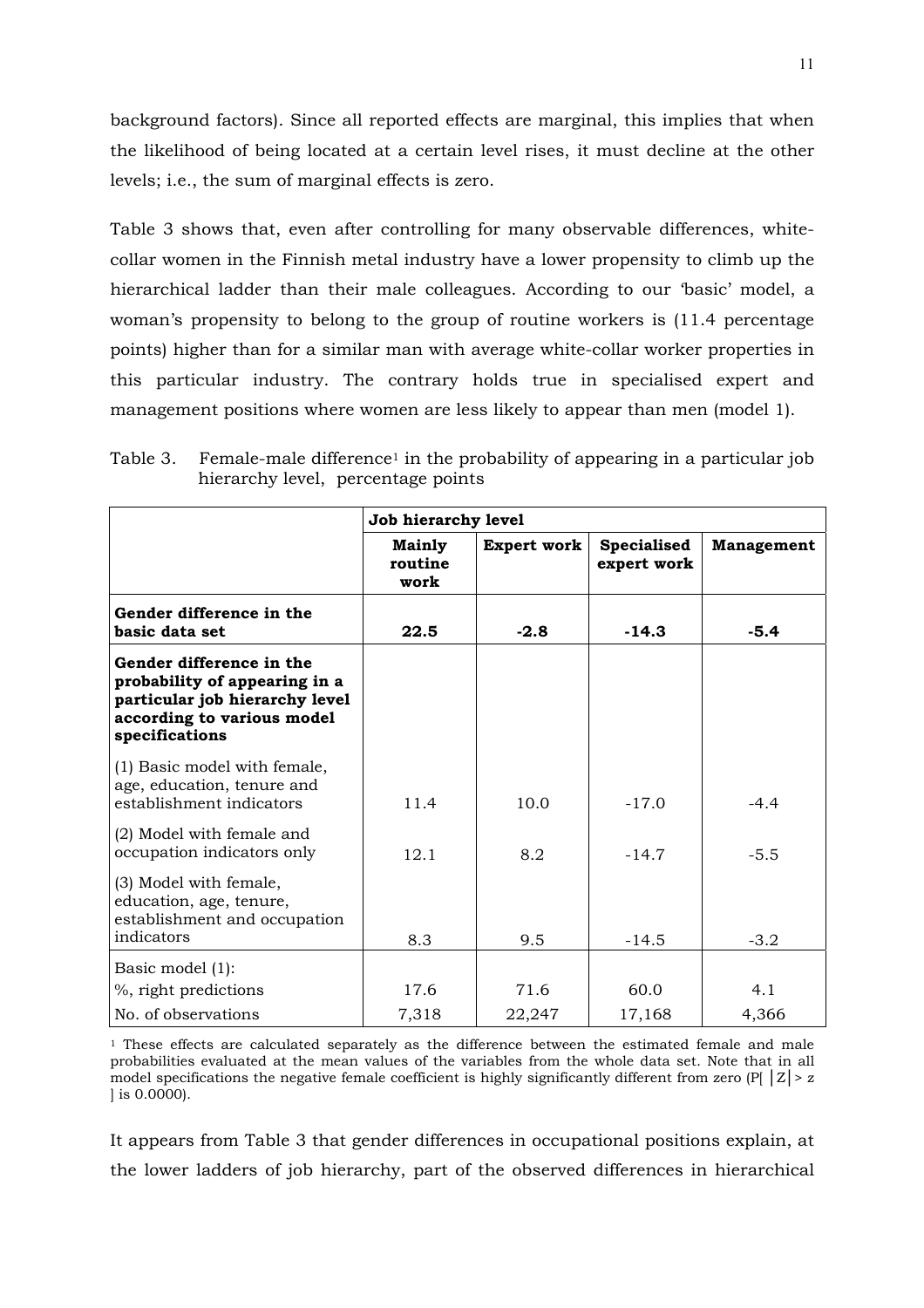positions (model 2). At two upper ladders of the job hierarchy, occupation has no effect whatsoever on the gender difference. Hierarchical positions should be evaluated independently (in the member firms) from the occupations in which the job holders are. Table 3 suggests that this seems to be true more at the upper than at the lower part of the job hierarchy. At the lower part there seems to be some 'female' specific occupations of which inclusion into the estimated model lowers the gender difference. Furthermore, it appears that including occupation indicators to the basic model (model 3) improves the model performance only slightly.

In our 'basic' model specification the McFadden Pseudo R-squared is 0.1562, which can be regarded as quite a satisfactory figure for these kinds of models. Also the predictive power of the model is as a whole quite satisfactory. Using the information from the observed variables, the model could in 54 per cent of the cases give a correct prediction about the employee's hierarchical position.

However, Table 3 also reveals an interesting pattern in the predictive power of the 'basic' model regarding the four hierarchical job levels. The model can best predict the level of expert work, which forms the largest group in the data. The predictive power declines towards the two tails of the hierarchical distribution and is particularly poor at the management level; only about *four* per cent of the observations are predicted correctly at this particular level. It seems that the further up the hierarchical ladder a white-collar worker in the Finnish metal industry climbs, the more difficult it becomes to measure and predict this success with the use of traditional, easily measurable career enhancing variables.

In Table 4 the probabilities of appearing in a particular job hierarchy level for male and female employees with the same average characteristics are reported. The figures are based on the estimation of our 'basic' model. Table 4 confirms the earlier results by showing that women have 2.7 times as high propensity to appear in routine work as similar men, the corresponding figure for the management level being only 0.27.

Table 4 can be used as a basis when we evaluate how vertical segregation, in the Finnish metal industry, influences earnings differentials between men and women. If we assume that men and women get the *same* average pay at each job hierarchy level (according to Table 2) but differ only from each other in their *propensities* to appear in these levels (as presented in Table 4), we can calculate how much these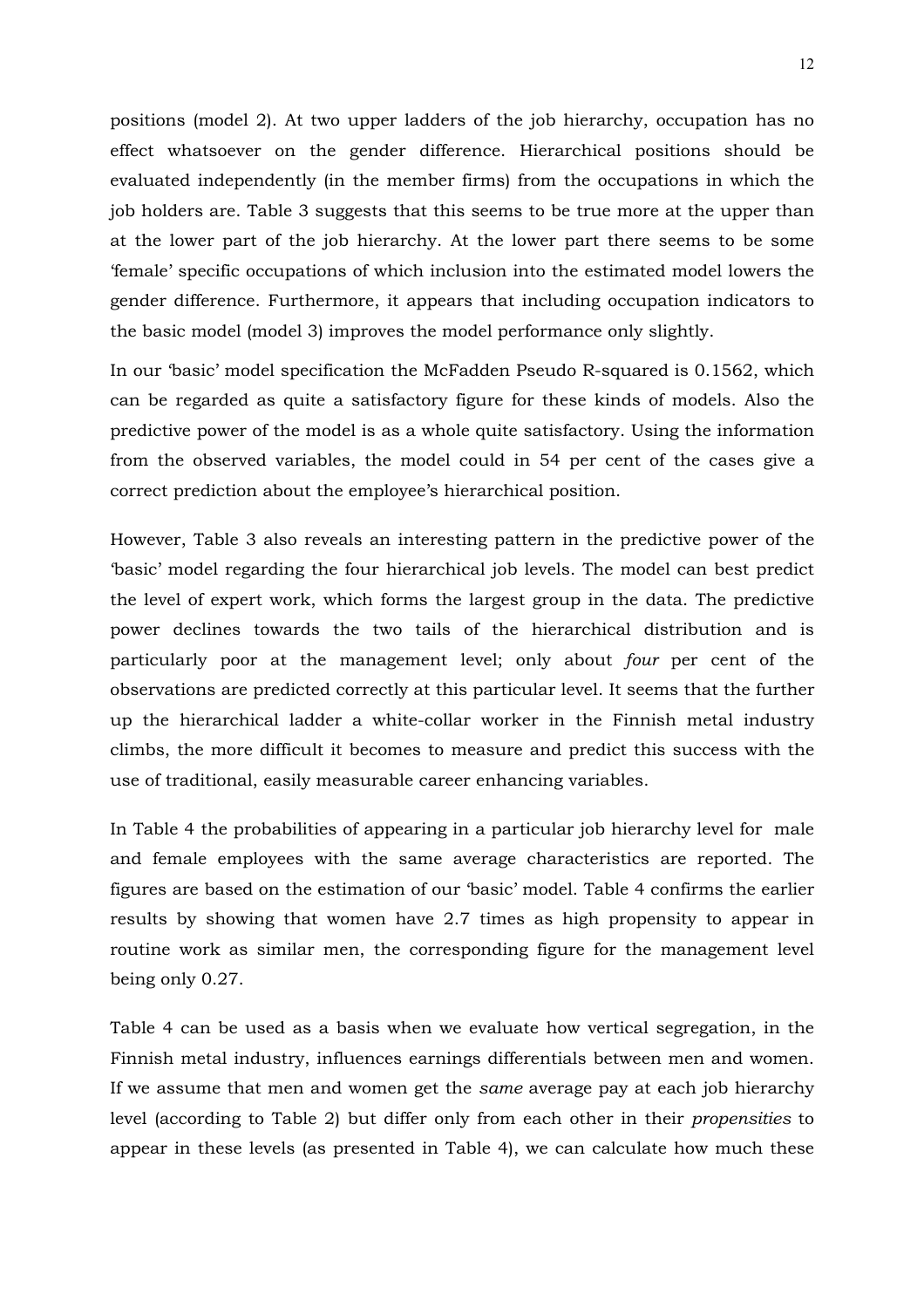differences in propensities can account for the overall gender differences in earnings.

|                          | Job hierarchy level              |             |                                   |                   |  |  |
|--------------------------|----------------------------------|-------------|-----------------------------------|-------------------|--|--|
|                          | <b>Mainly</b><br>routine<br>work | Expert work | <b>Specialised</b><br>expert work | <b>Management</b> |  |  |
| - Male propensity, %     | 6.7                              | 47.4        | 39.9                              | 6.0               |  |  |
| - Female propensity, %   | 18.0                             | 57.4        | 22.9                              | 1.6               |  |  |
| - Female/male propensity | 2.70                             | 1.21        | 0.57                              | 0.27              |  |  |

Table 4. Probability of appearing in a particular job hierarchy level by gender evaluated for men and women at the same mean values of observable variables

According to our calculations the fact, that women have a smaller propensity to climb up the hierarchical ladders, explains 52 per cent of the gender earnings gap when using 'monthly earnings', and as much as 60 per cent when using 'total monthly earnings' as a basis point for calculations. These results suggest that *vertical gender segregation* is an important factor affecting gender pay gap. New payment schemes seems to add to the importance of this type of gender segregation.

# 4.2. Differences by type of establishment

It is likely that establishments, which are highly productive, use their workforce as efficiently as possible. In this sub-section we study whether men's and women's propensity to be situated at different job hierarchy levels differs in metal industry establishments located at different quintiles of the *productivity distribution* characterising the industry. As we do not have a direct measure of each establishment's productivity, we have approximated the productivity differences between establishments by the average level of total monthly earnings of the establishment's male white-collar workers. Some basic characteristics of the quintile distribution are reported in Appendix Tables A2-A3.

In Table 5 the results from ordered probability model estimations ('basic' model) for two sub-samples of establishments are reported: (a) the first four quintiles (Q1–Q4) of the productivity distribution and (b) the highest quintile  $(Q5)$ .<sup>9</sup> Male and female

 $\overline{a}$ 

<sup>9</sup> The estimation results will be provided by the authors upon request.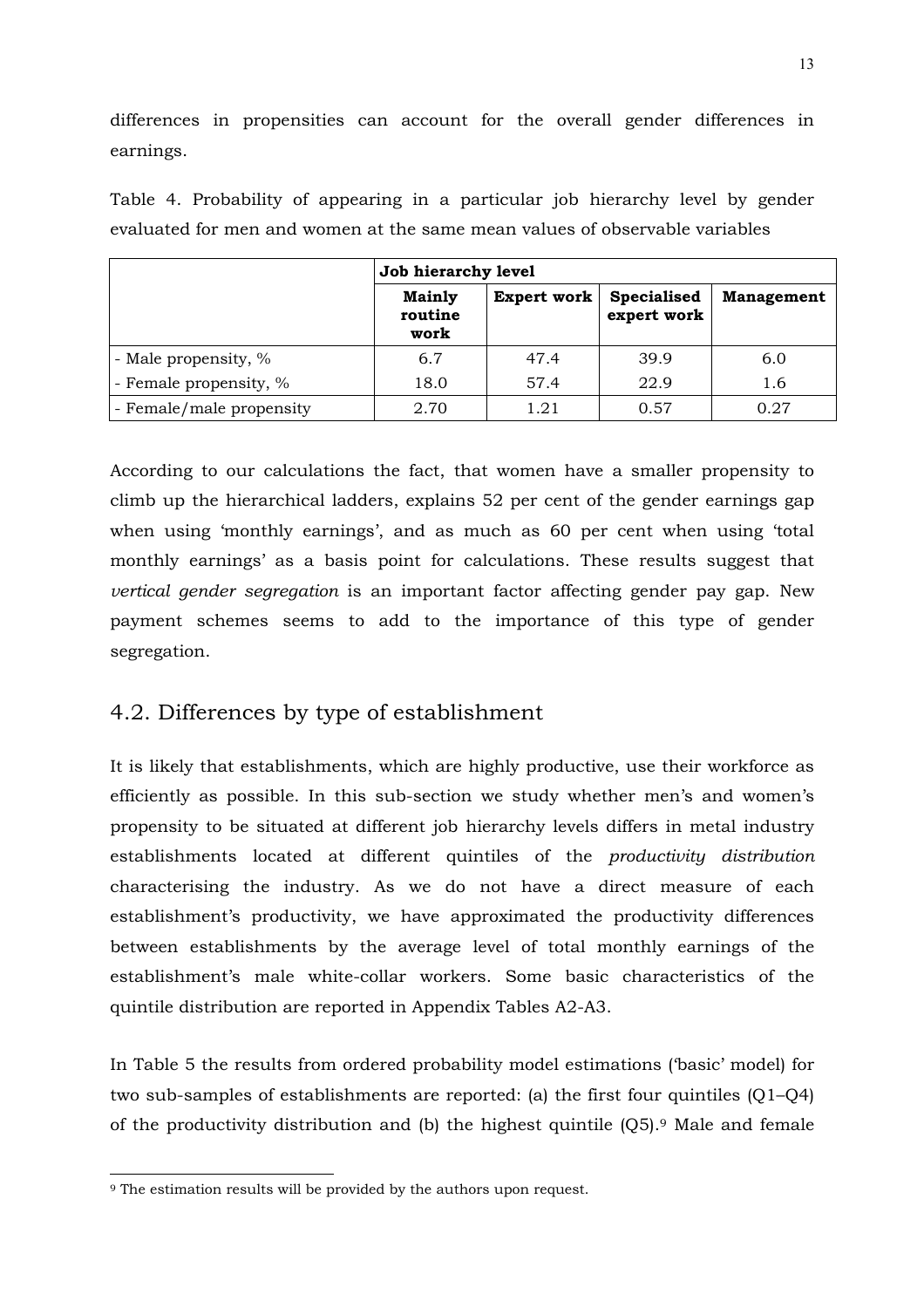employees' probabilities of appearing in a particular job hierarchy level are evaluated at sample means of variables.

|                          | Job hierarchy level              |                    |                                   |                   |  |  |  |
|--------------------------|----------------------------------|--------------------|-----------------------------------|-------------------|--|--|--|
|                          | <b>Mainly</b><br>routine<br>work | <b>Expert work</b> | <b>Specialised</b><br>expert work | <b>Management</b> |  |  |  |
| Quintiles Q1-Q4          |                                  |                    |                                   |                   |  |  |  |
| - Male propensity, %     | 9.3                              | 55.8               | 30.6                              | 4.3               |  |  |  |
| - Female propensity, %   | 25.2                             | 59.9               | 14.0                              | 0.9               |  |  |  |
| - Female/male propensity | 2.71                             | 1.07               | 0.46                              | 0.21              |  |  |  |
| Quintile Q5              |                                  |                    |                                   |                   |  |  |  |
| - Male propensity, %     | 4.9                              | 40.2               | 47.2                              | 7.6               |  |  |  |
| - Female propensity, %   | 13.6                             | 53.1               | 31.0                              | 2.4               |  |  |  |
| - Female/male propensity | 2.76                             | 1.32               | 0.66                              | 0.31              |  |  |  |

Table 5. Probability of appearing in a particular job hierarchy level by for two subsamples of establishments located at different quintiles of the productivity distribution (Q1 lowest – Q5 highest quintile)

It appears from Table 5 that segregation into different types of establishments is not irrelevant when it comes to the propensity to work at more demanding jobs. The most productive establishments (Q5) are larger in size and use more highly skilled experts than smaller, less productive establishments (Q1-Q4). Table 5 shows that white-collar workers in these (Q5) establishments are also more likely to be found at more demanding, higher job hierarchy levels. In most productive establishments women have a higher probability - compared to their similar male colleagues - to have at least an expert level job than in less productive establishments. Women's probability of getting a management job is one fifth of that of men's in less productive establishment and one third in more productive ones.

## 5. Gender gaps in earnings

# 5.1. Overall earnings differentials

In this section we report results from conditioning the log of earnings on a set of explanatory variables as outlined in sub-section 3.2 above. In particular, we concentrate on interpreting the coefficients estimated for the female dummy and the selection term in order to gain a better understanding about the mechanisms underlying the gender wage gap. Tables A4 (using monthly earnings) and A5 (using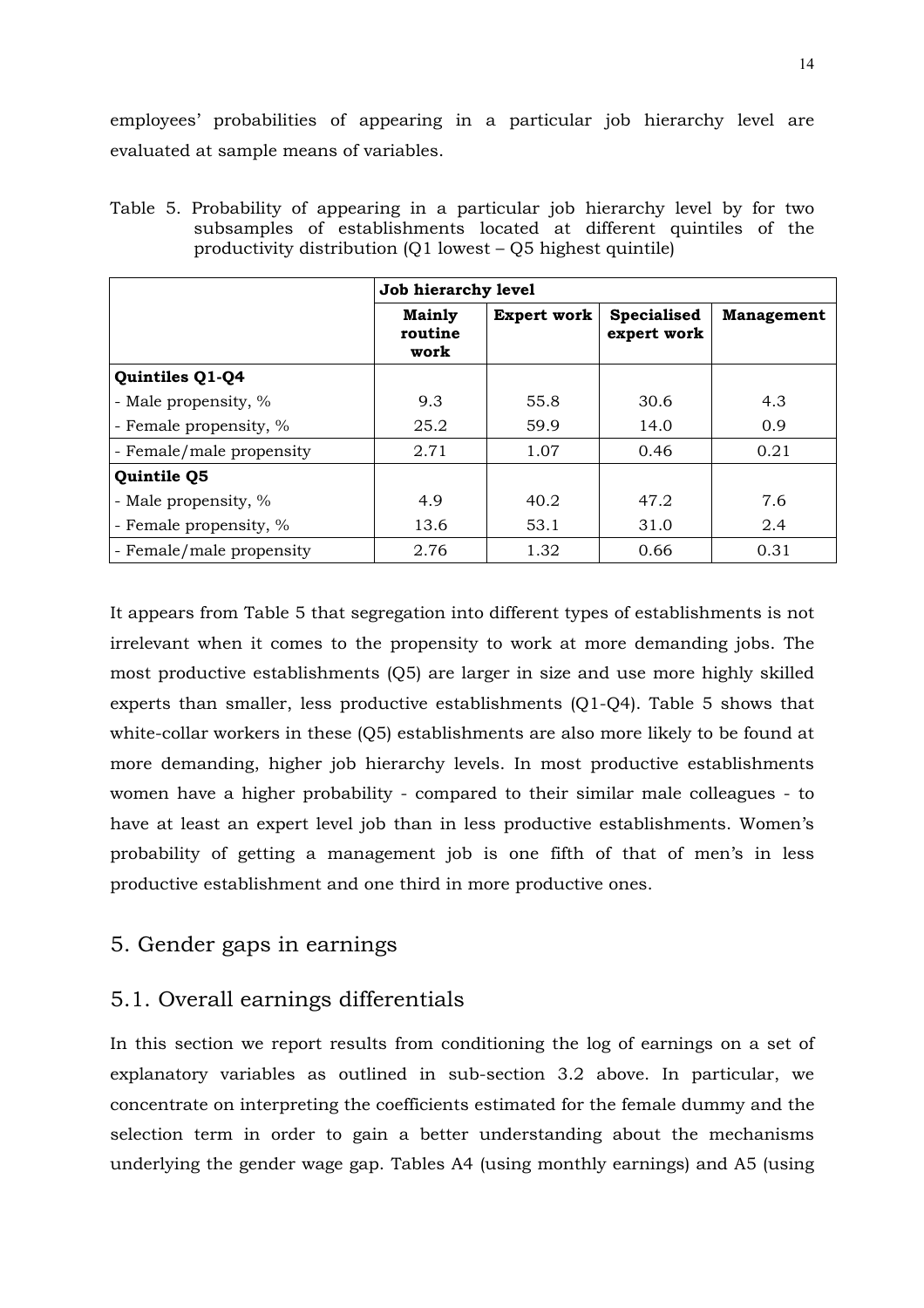total monthly earnings) in the Appendix provides full estimation results for the log of earnings equations at different job hierarchy levels.

Table 6 reports estimates for the female dummy indicator as obtained from estimations of earnings equations for each hierarchical job level using (a) log(monthly earnings) and (b) log(total monthly earnings) as the dependent variable. Note that the earnings effects of a large bulk of background factors have been controlled for and basically the comparisons concern male and female white-collar workers in the Finnish metal industry having very similar characteristics.

Table 6. Estimates of the female dummy indicator in log of earnings equations for different job hierarchy levels **Job hierarchy level**   $\overline{\phantom{0}}$  $\mathsf{r}$ 

|                                | Job nierarchy level              |                |                               |                 |  |  |
|--------------------------------|----------------------------------|----------------|-------------------------------|-----------------|--|--|
|                                | <b>Mainly</b><br>routine<br>work | Expert<br>work | Specialised<br>expert<br>work | Manage-<br>ment |  |  |
| Log(monthly earnings) equation | $-0.05370***$                    | $-0.0132*$     | $0.0247**$                    | 0.0110          |  |  |
|                                | (0.0120)                         | (0.0079)       | (0.0125)                      | (0.0325)        |  |  |
| Log(total monthly earnings)    | $-0.0668***$                     | $-0.0303***$   | $-0.0122$                     | $-0.0052$       |  |  |
| equation                       | (0.0114)                         | (0.0077)       | (0.0128)                      | (0.0366)        |  |  |

Standard errors of coefficients are in parentheses. \*\*\* = significant at the  $1\%$  level. \*\* = significant at the 5% level. \*=significant at the 10% level.

Two things are quite apparent when looking at Table 6. First, the negative earnings effect of being a woman declines when moving up the hierarchical ladder. It is largest at the routine work level (about 5-7 per cent) whereas at the specialised expert and management levels gender seems to play no significant role in earnings formation when other factors affecting earnings are accounted for.

Second, broadening the earnings concept to include productivity and performance related bonuses and profit sharing increases slightly the estimates of the gender pay gap. The increase is about 1-2 percentage points at lower hierarchical levels while at management level the result of no gender difference remains.

Another interesting feature in the earnings determination process is revealed in Table 7 which reports the estimates for the sample selection term  $\lambda$ .<sup>10</sup> The obtained estimates of *λ* imply that those unobserved characteristics which influence the likelihood of being in a particular job hierarchy level are *highly negatively correlated*

 $\overline{a}$ 

<sup>10</sup> The separate estimation results for male and female employees will be provided by the authors upon request.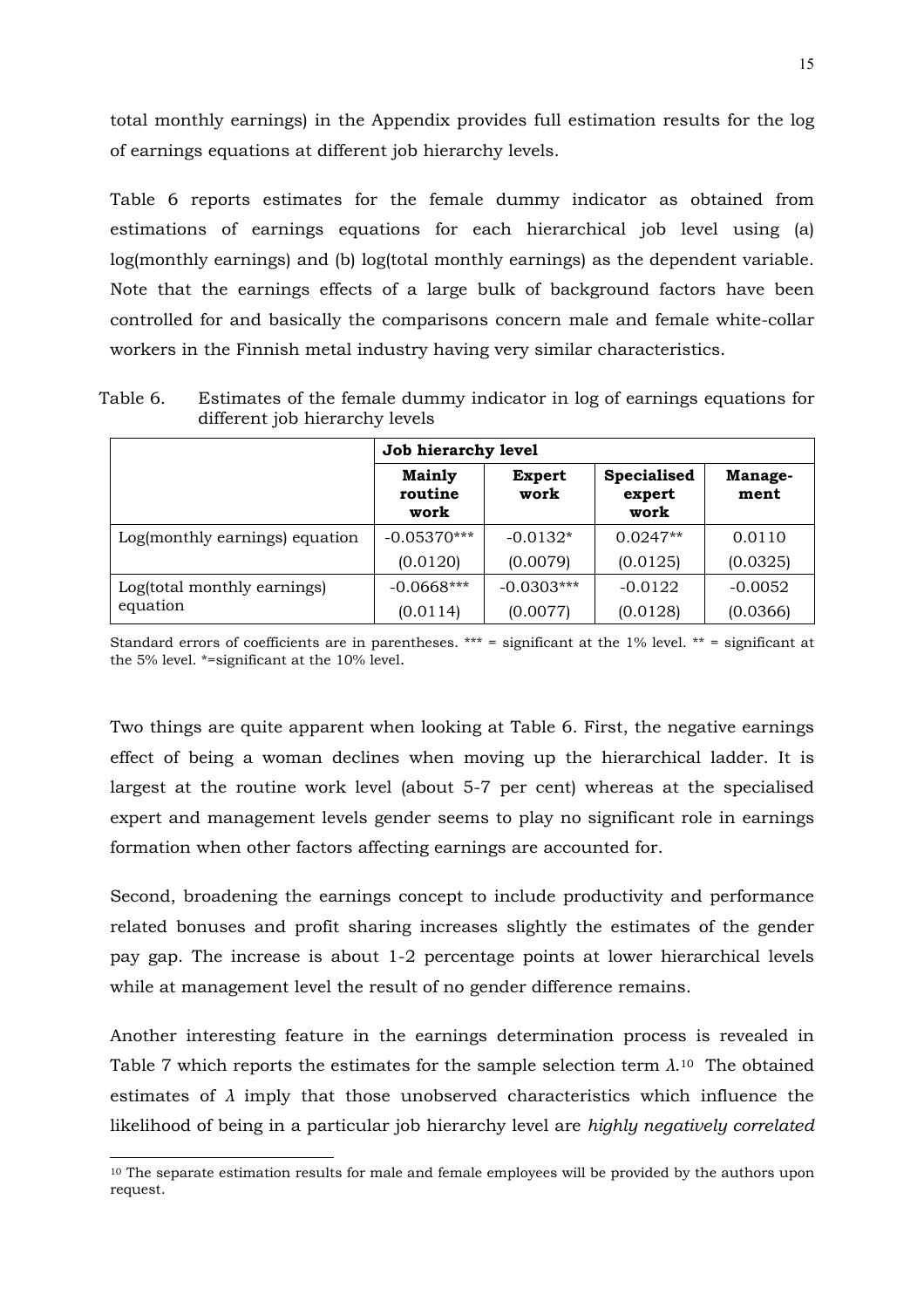with the unobserved characteristics, which affect the earnings of employees at this particular job hierarchy level. More precisely, the negative sign of *λ* suggests that the typical *unobserved* features which make it more likely for a person to be a in a particular hierarchical ladder tend to *reduce* his or her earnings capacity when selected to this ladder. This outcome may have several explanations. It is an indication of some kind of *inefficiency* related to the selection process; employees, who would be most productive (measured by their earnings capacity) at a particular hierarchical level, are not selected to this level.

Table 7 suggests that the influence of unobserved factors on the selection process into different hierarchical job levels and, hence, on earnings levels strengthens when *moving up the hierarchical ladder*. Furthermore, our separate estimations for male and female employees show that for men the negative coefficient of the sample selection term  $\lambda$  rises sharply at the managerial level while that for women becomes statistically insignificant. Thus, potential inefficiencies in the selection process do not seem to apply when female managers are selected among women. The opposite seem to hold for male managers of which selection seems to be highly inefficient (among men!).

Table 7. Estimates for the sample selection term (*λ*) measuring the interrelationship between unobserved factors affecting (a) the selection into a specific job hierarchy level and (b) the monthly earnings at a given job hierarchy level

|                                   | Job hierarchy level              |                       |                                      |                 |  |  |
|-----------------------------------|----------------------------------|-----------------------|--------------------------------------|-----------------|--|--|
|                                   | <b>Mainly</b><br>routine<br>work | <b>Expert</b><br>work | <b>Specialised</b><br>expert<br>work | Manage-<br>ment |  |  |
| Log(monthly earnings)             | $-0.1851***$                     | $-0.1610***$          | $-0.1797***$                         | $-0.2187***$    |  |  |
| equation, all employees           | (0.0204)                         | (0.0125)              | (0.0199)                             | (0.0554)        |  |  |
| - Separate estimation for males   | $-0.1529***$                     | $-0.1520***$          | $-0.1923***$                         | $-0.3215***$    |  |  |
|                                   | (0.0256)                         | (0.0139)              | (0.0228)                             | (0.0783)        |  |  |
| - Separate estimation for females | $-0.1568***$                     | $-0.1614***$          | $-0.1579***$                         | $-0.0460$       |  |  |
|                                   | (0.0255)                         | (0.0192)              | (0.0293)                             | (0.0644)        |  |  |
| Log(total monthly earnings)       | $-0.1651***$                     | $-0.1438***$          | $-0.1714***$                         | $-0.2345***$    |  |  |
| equation, all employees           | (0.0193)                         | (0.0121)              | (0.0203)                             | (0.0624)        |  |  |
| - Separate estimation for males   | $-0.1332***$                     | $-0.1449***$          | $-0.1944***$                         | $-0.3361***$    |  |  |
|                                   | (0.0243)                         | (0.0141)              | (0.0241)                             | (0.0847)        |  |  |
| - Separate estimation for females | $-0.1461***$                     | $-0.1535***$          | $-0.1463***$                         | $-0.0593$       |  |  |
|                                   | (0.0251)                         | (0.0194)              | (0.0297)                             | (0.0788)        |  |  |

Standard errors of coefficients are in parentheses. \*\*\* = significant at the  $1\%$  level. \*\* = significant at the 5% level. \*=significant at the 10% level.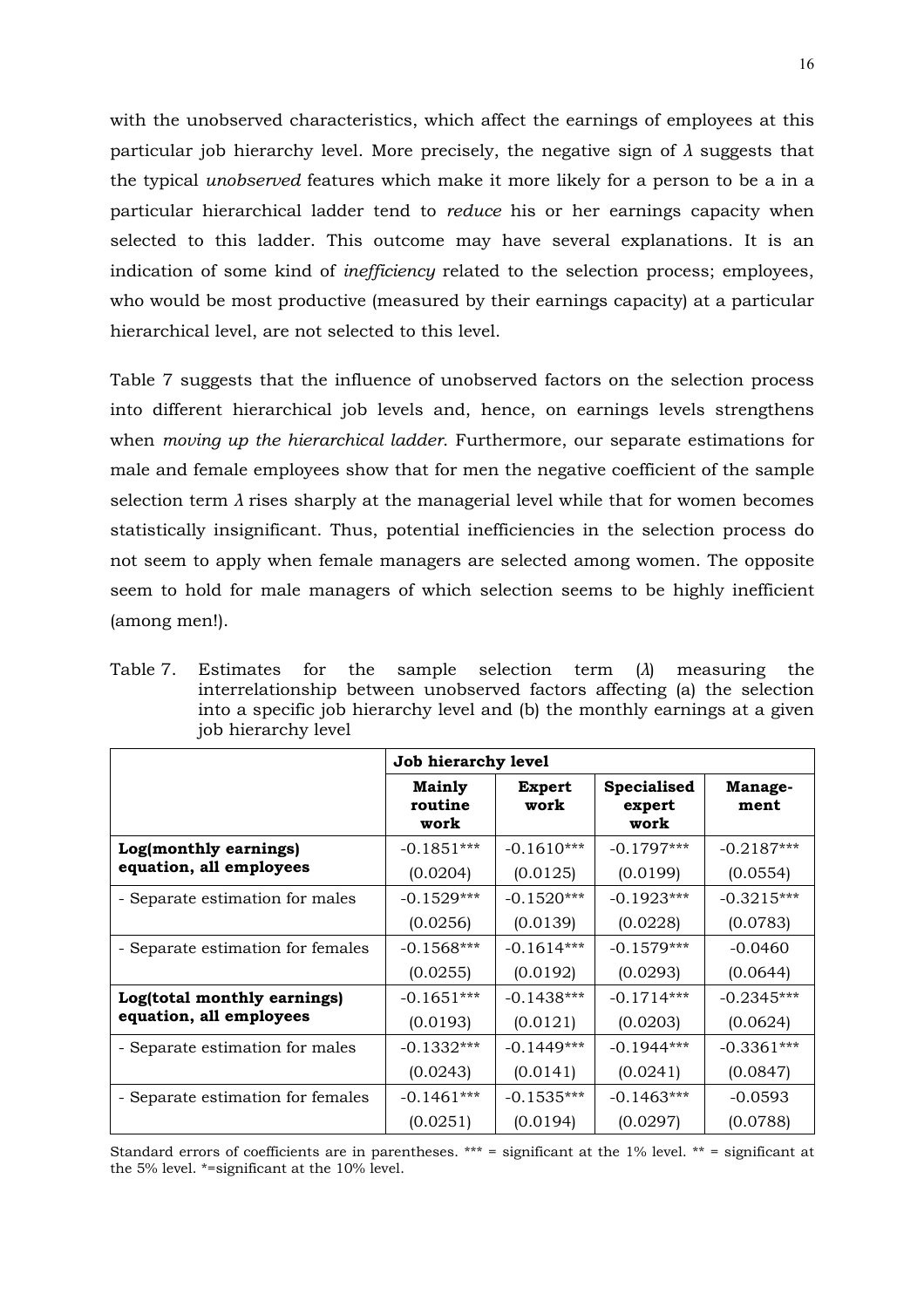When one looks in a more detailed fashion the estimation results of the ordered probability and earnings equations, one possible explanation to the detected inefficiency in the selection process appears. The ordered probability model estimations show that employees are most likely to be found at higher hierarchical levels when their tenure has lasted 1-3 years (or 10-15 years). They have the lowest propensities to be found at higher hierarchical levels with tenures of 3-10 years and when they have been employed with the same employer for 15 years or more. These results suggest that the establishments do not apply straightforward tenure tracks for promotions. This may lead to inefficiencies if information on employees, which longer tenures make possible to obtain, are not fully utilised in the recruitment processes.

Furthermore, when looking at the estimation results from earnings equations, a similar pattern seems to appear. Tenure plays a minor role in determining the earnings levels. Age, which is used to approximate employees' general work experience, has a stronger and stronger influence on earnings the higher up hierarchical ladders one climes. This suggests that technology industries are rewarding more *general* competences than *'firm' specific* competences. The negative coefficients for  $\lambda$  suggest that this may not be the best strategy available.

## 5.2. Differences by type of establishment

 $\overline{a}$ 

As noted earlier, an establishment's ability to pay competitive wages is directly related to the productivity of its employees. In this sub-section we present results concerning the gender wage gap in metal industry establishments located at different quintiles of the productivity distribution characterising the industry.

As in the previous sub-section, we concentrate on interpreting the estimates obtained for the female dummy indicator.11 Table 8 reports estimates for the female dummy indicator when the dependent variable is a) the narrow concept of log monthly earnings and when it is b) the broader concept of log total monthly earnings. This is done for two subsamples of establishments: the first four quintiles (Q1–Q4) of the productivity distribution and the highest quintile (Q5).

<sup>&</sup>lt;sup>11</sup> The full estimation results for the two establishment types will be provided by the authors upon request.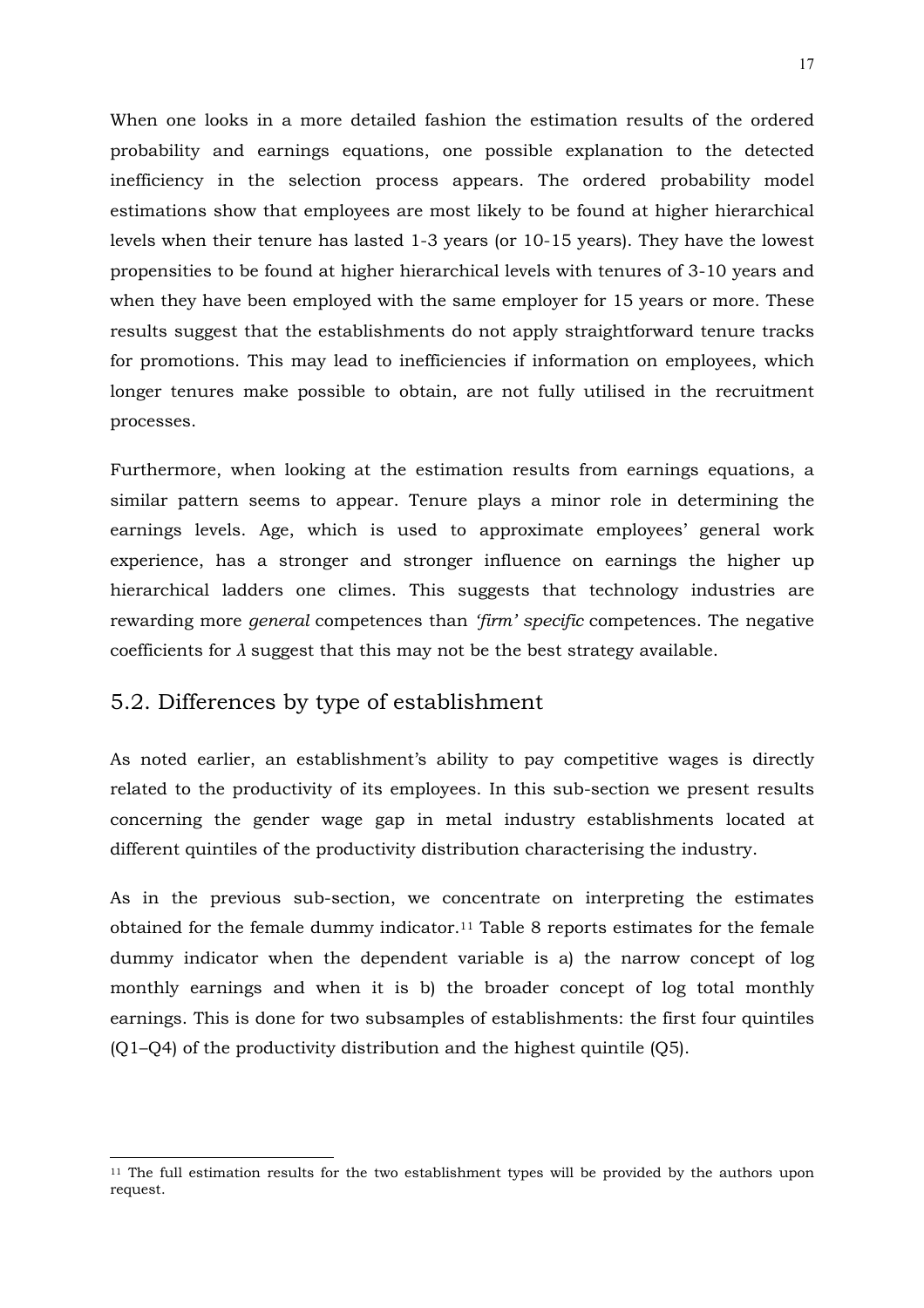|                                 | Job hierarchy level              |                       |                                      |                   |  |  |
|---------------------------------|----------------------------------|-----------------------|--------------------------------------|-------------------|--|--|
|                                 | <b>Mainly</b><br>routine<br>work | <b>Expert</b><br>work | <b>Specialised</b><br>expert<br>work | <b>Management</b> |  |  |
| Log(monthly earnings)           |                                  |                       |                                      |                   |  |  |
| Coefficient for quintiles Q1–Q4 | $-0.0787***$                     | $-0.0556***$          | 0.0118                               | $-0.0406$         |  |  |
|                                 | (0.0141)                         | (0.0113)              | (0.0242)                             | (0.0545)          |  |  |
| Coefficient for quintile Q5     | $-0.0536***$                     | 0.0003                | $0.0260*$                            | $-0.0417$         |  |  |
|                                 | (0.0161)                         | (0.0097)              | (0.0141)                             | (0.0256)          |  |  |
| Log(total monthly earnings)     |                                  |                       |                                      |                   |  |  |
| Coefficient for quintiles Q1–Q4 | $-0.0920***$                     | $-0.0795***$          | 0.0094                               | $-0.0310$         |  |  |
|                                 | (0.0135)                         | (0.0109)              | (0.0289)                             | (0.0680)          |  |  |
| Coefficient for quintile Q5     | $-0.0644***$                     | $-0.0156*$            | 0.0083                               | $-0.0752***$      |  |  |
|                                 | (0.0155)                         | (0.0091)              | (0.0139)                             | (0.0284)          |  |  |

Table 8. Estimates for the female dummy indicator in two log(earnings) equations at different job hierarchy levels by establishment quintiles

Standard errors of coefficients are in parentheses. \*\*\* = significant at the 1% level. \*\* = significant at the 5% level. \*=significant at the 10% level

It appears from Table 8 that the gender gap is affected by the productivity level of the establishment. The gender gaps in the establishments located at the top of the productivity distribution  $(Q5)$  are – at the lower end of job hierarchy levels – 2-6 percentage points smaller than the gaps in the less productive establishments (Q1- Q4). At the specialised expert level there is no negative gender gap in either of the establishment types reflecting highly competitive specialist labour markets in the technology industry.

On the other hand, at the management level, when using a more narrow earnings concept, no statistically significant gender gap can be detected. However, when using the broader concept of total monthly earnings, a negative gender gap in the more productive establishments and no gap in the less productive establishments appears. This somewhat surprising result may be due to the fact that the more productive establishments are large in size and may have more varied managerial positions (which is not controlled for in our estimations) than the smaller, less productive establishments.

The obtained estimates of the sample selection term *λ* for the two subsamples are somewhat lower (and weaker) than for the whole sample but remain negative. Thus, also in the case of these subsamples those unobserved characteristics which influence the likelihood of being in a particular job hierarchy level are *negatively*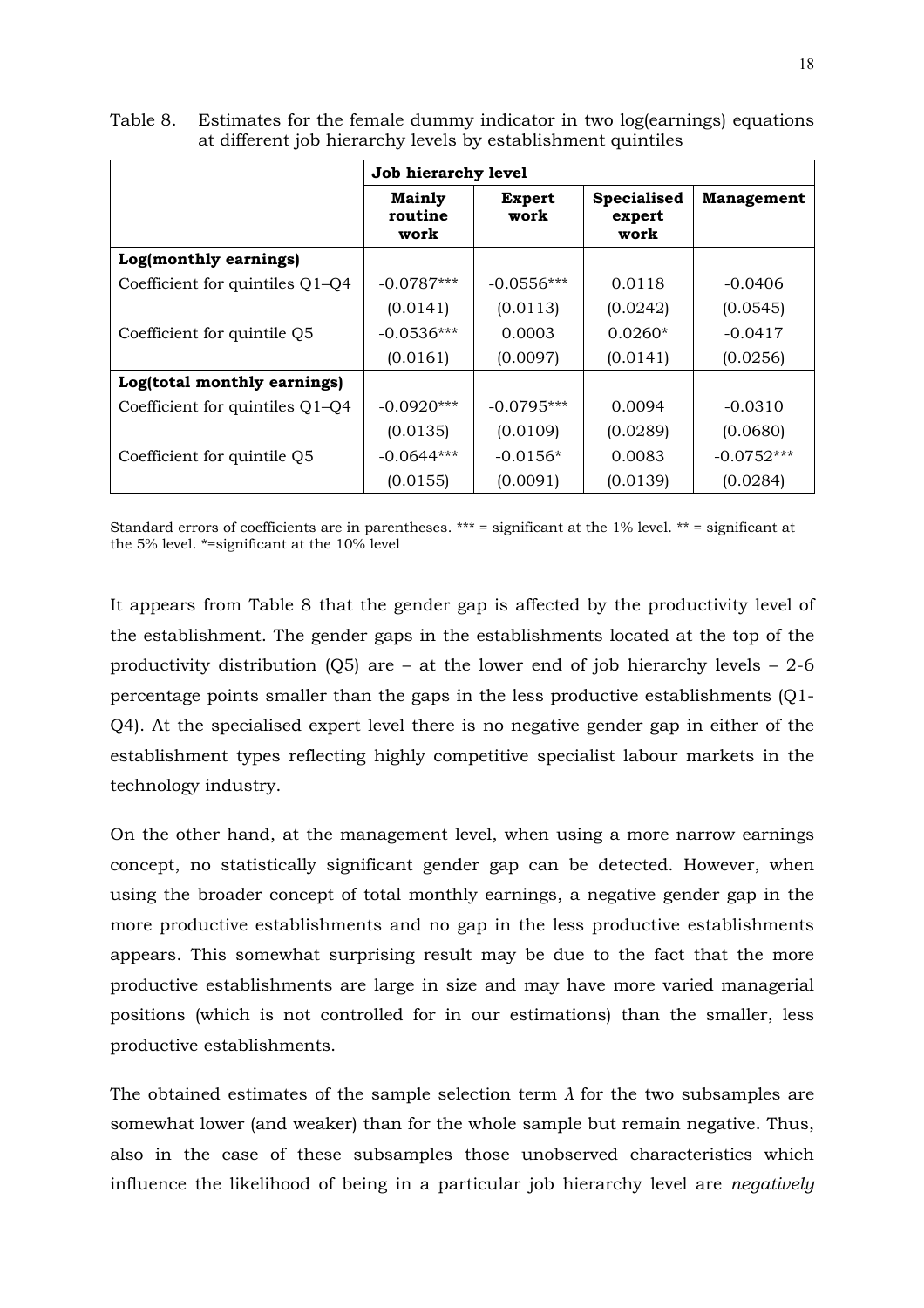*correlated* with the unobserved characteristics, which affect the earnings of employees at this particular job hierarchy level.

All in all, our results suggest that for gender equality, it is not irrelevant in which type of establishment a women selects to work.

### 6. Summary

Our estimation results show that white-collar women in the Finnish metal industry face a notable disadvantage when it comes to climbing up the hierarchical ladder. This result remains even when a large set of measurable background factors are accounted for when predicting the probability of a white-collar worker to be posited at a specific hierarchical level. Our results show that the *vertical gender segregation* is an important factor affecting gender pay gap. The fact that women have a smaller propensity to climb up the hierarchical ladders explains about *50-60 per cent* of the observed gender pay gap in the metal industry. New payment schemes adds to the importance of this type of gender segregation.

The predictive power of the ordered probability model for hierarchical ladders declines notably towards the two tails of the hierarchical distribution. It is particularly poor at the management level; about 4 per cent of the observations are predicted correctly at this particular hierarchical level. It seems that the further up the hierarchical ladder a white-collar worker in the Finnish metal industry climbs the more difficult it becomes to measure and predict this success with the use of traditional, easily measurable career enhancing variables.

Moreover, women have a clear disadvantage compared to men also when it comes to earnings in the different hierarchical positions. However, the negative effect of being a woman declines when moving up the hierarchical ladder. It is largest at the lowest (routine work) level, whereas at the specialised expert and management level gender seems to play no significant role in explaining the observed earnings differentials.

Our results also suggest that the unobserved factors related to the selection process into the different hierarchical job levels and to the level of earnings are interrelated. It appears that those unobserved characteristics which influence the likelihood of being in a particular job hierarchy level are highly negatively correlated with the unobserved characteristics which affect the earnings of employees at this particular job hierarchy level. More precisely, the typical *unobserved* features, which make it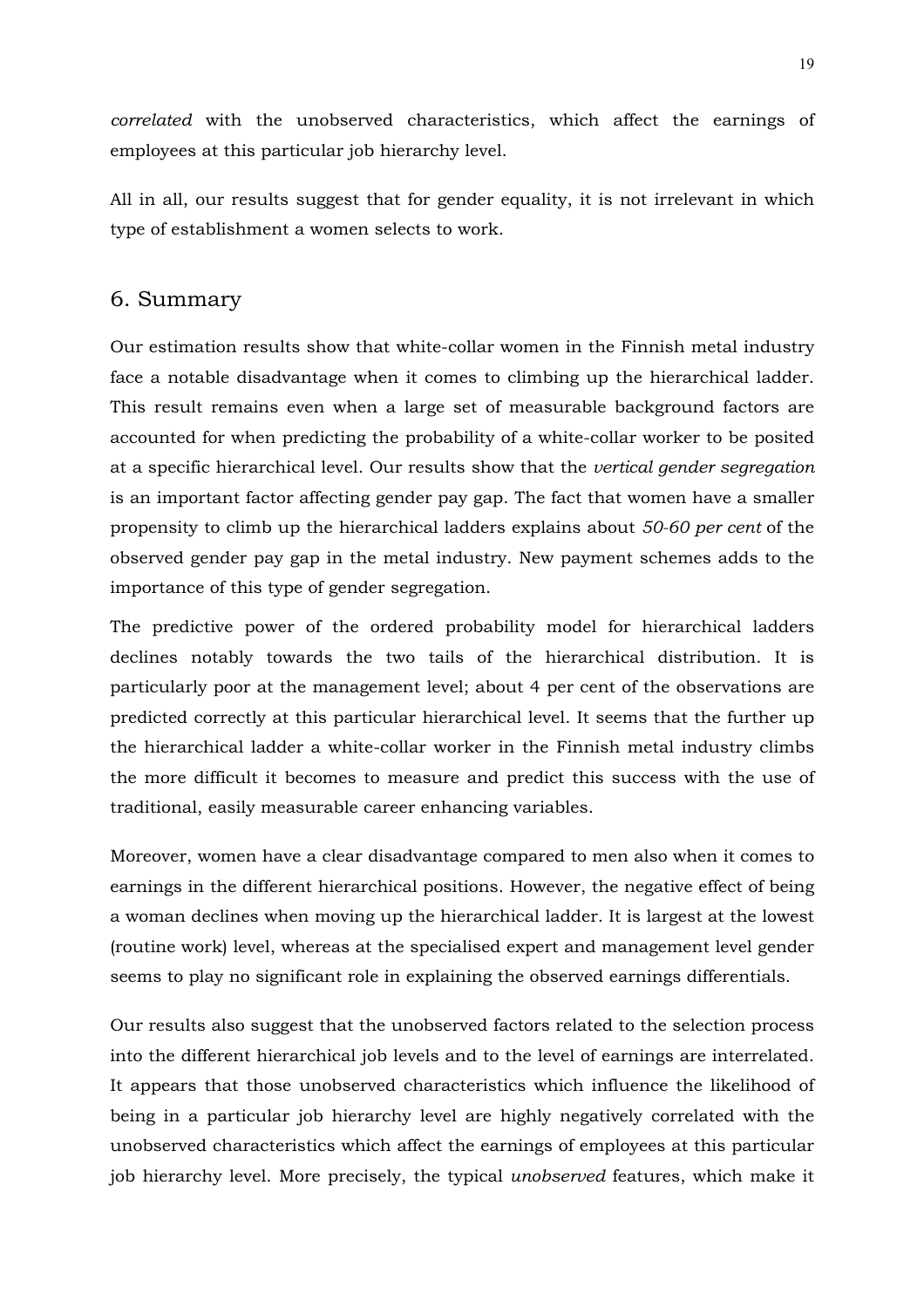more likely for a person to be a in a particular hierarchical ladder, tend to *reduce* his or her earnings capacity when selected to this ladder. This result can be an indication of some kind of *inefficiency* related to the selection or recruitment processes; employees, who would be most productive (measured by their earnings capacity) at a particular hierarchical level, are not selected to this level. According to our analyses the technology industries appears to reward more *general*  competences than *'firm' specific* competences. Our results suggest that this strategy may not be the best one available.

Broadening the earnings concept to include productivity and performance related bonuses and profit sharing increases slightly the negative female effect on earnings. Our results also show that it is not irrelevant for the size of the gender wage gap in which type of establishment a woman selects or is selected to work. With the exception of the category of managers, the gender gap in earnings tends to be smaller in high-productivity establishments than it is in less productive ones.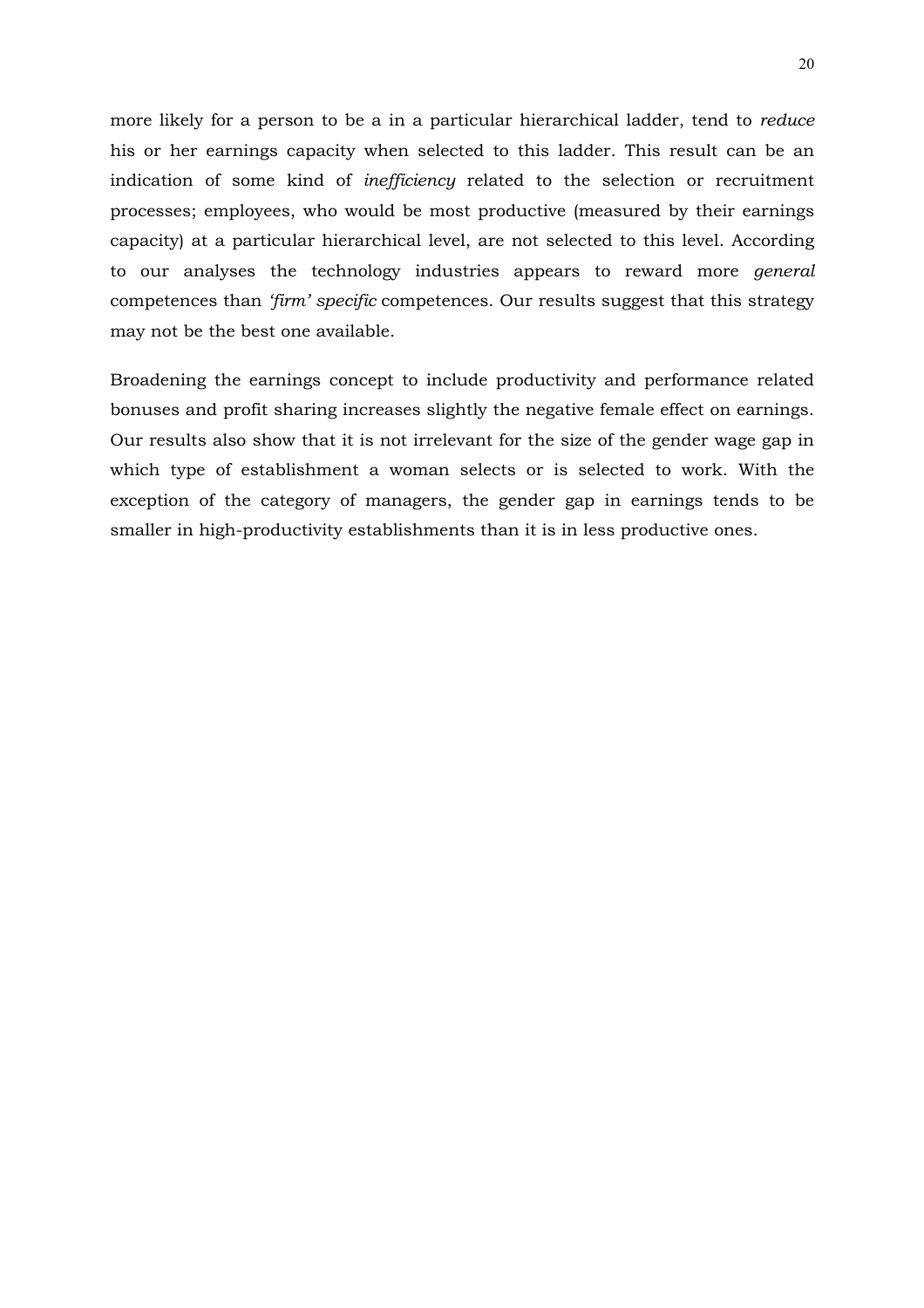#### References

Asplund. R.. E. Barth. N. Smith. & E. Wadensjö (1996). The Male–Female Wage Gap in the Nordic Countries. in Westergard-Nielsen. N. (ed.). *Wage Differentials in the Nordic Countries*. Amsterdam: North-Holland

Asplund. R. & R. Lilja (2003). IT Sector and Retail Trade Careers – Does Gender Matter? A Gender-specific Analysis of Gates-of-entry. Wage Gaps. Careers and Earnings Growth for Finland. in Ministry of Social Affairs and Health publications 2003:1. *Developing Sectoral Strategies to Address Gender Pay Gaps*. 65-202.

Bayard. K.. J. Hellerstein. D. Neumark. & K. Troske (2003). New Evidence on Sex Segregation and Sex Differences in Wages from Matched Employee-Employer Data. *Journal of Labor Economics*. 21. 4. 887-922.

Datta Gupta. N. & D.S. Rothstein (2005). The Impact of Worker and Establishment –level Characteristics on Male–Female Wage Differentials: Evidence from Danish Matched Employee-Employer Data. *Labour*. 19 (1). 1-34.

Greene. W. (1981). Sample Selection Bias as a Specification Error: Comment. *Econometrica*. 795-798.

Greene. W.H. (2007). LIMDEP. Version 9.0. Econometric Modeling Guide. Econometric Software. Australia

Groschen. E.L. (1991). The Structure of Female/Male Wage Differential: Is It Who You Are. What You Do. or Where You Work?. *Journal of Human Resources*. 26(3). 457-472.

Heckman. J. (1979). Sample Selection Bias as a Specification Error. *Econometrica*. 47. 153-161.

Korkeamäki. O. & T. Kyyrä (2002). The Gender Wage Gap and Sex Segregation in Finland. VATT Discussion Papers No. 288. Government Institute for Economic Research. Helsinki.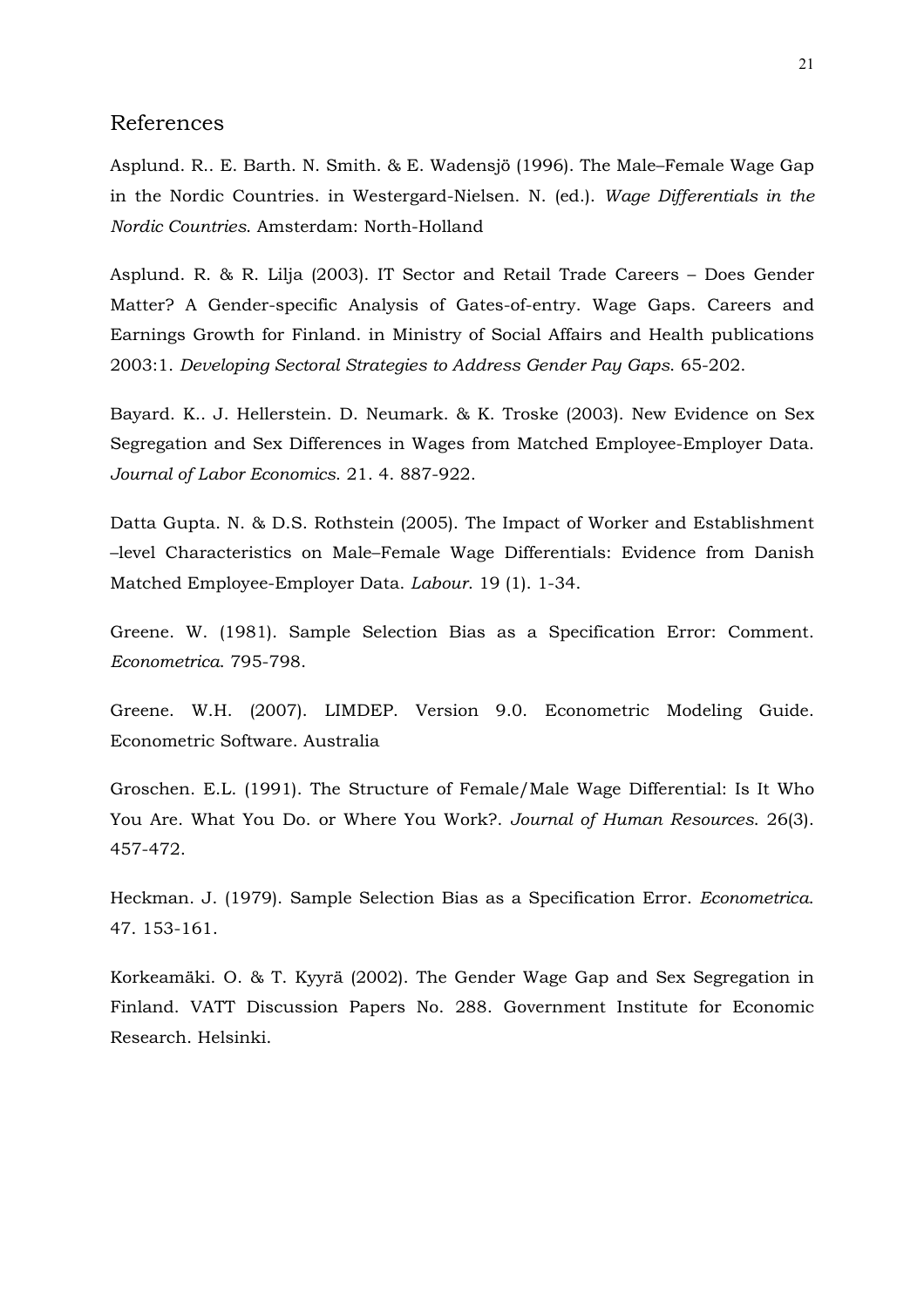Lilja. R. (2000): Similar Education. Different Career and Wages? Comparison of the Gender Wage Differentials over Careers in Finland. in S. S. Gustafsson & D.E. Meulders (eds.). *Gender and the Labour Market. Econometric Evidence of Obstacles to Achieving Gender Equality.* Applied Econometrics Association Series. MacMillan Press Ltd. 75-97.

Meyerson-Milgrom. E.. T. Petersen & V. Snartland (2001). Equal Pay for Equal Work? Evidence from Sweden and a Comparison with Norway and the U.S.. *Scandinavian Journal of Economics*. 103(4). 559-583.

Vartiainen. J. (2001): *Sukupuolten palkkaeron tilastointi ja analyysi*. Sosiaali- ja terveysministeriö. Tasa-arvojulkaisuja 2001:7. Helsinki.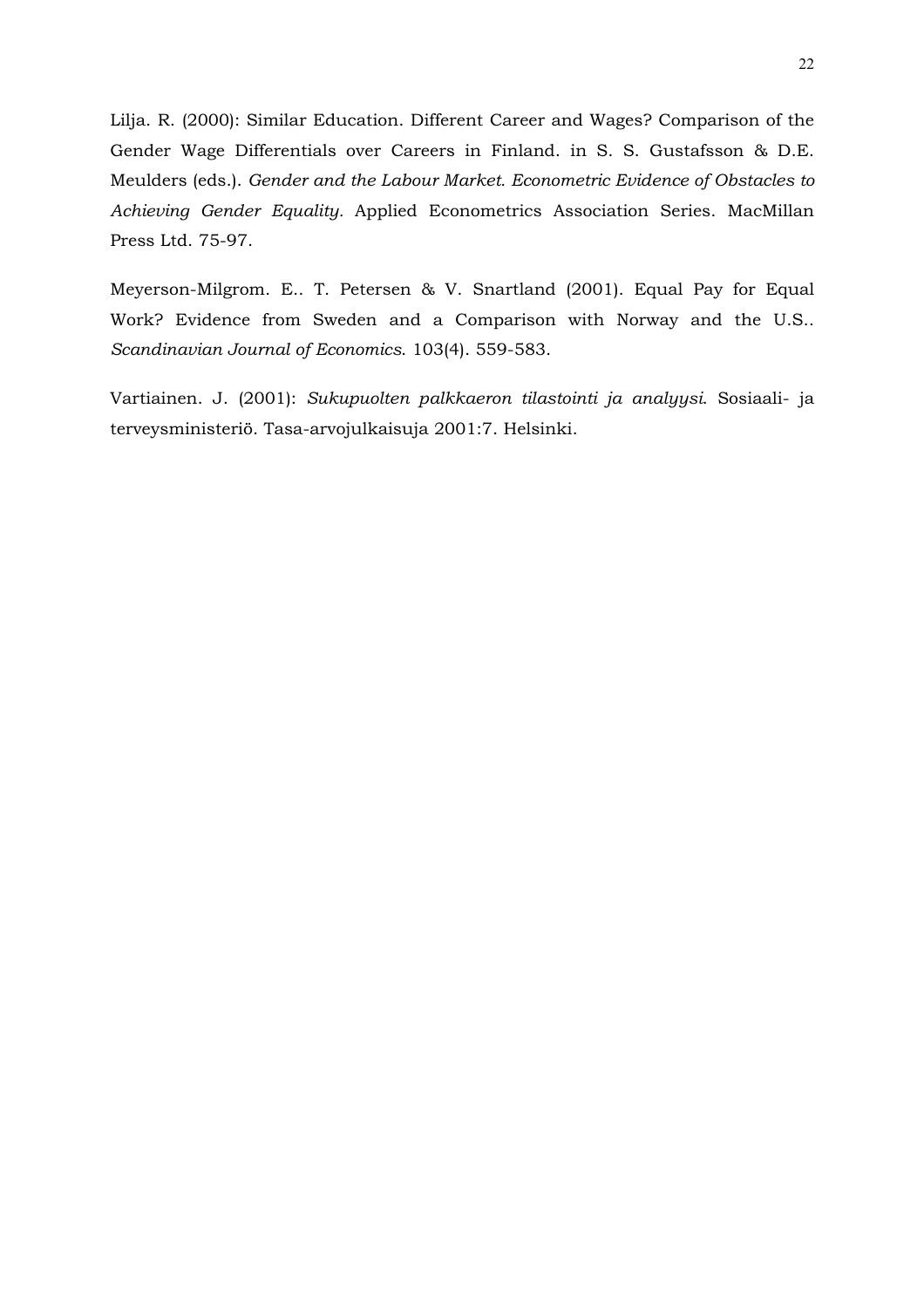# Appendix

Table A1. Estimation results from the ordered probability models

| <b>Variables</b>                              | Model $(1)$  | Model $(2)$  | Model (3)    |
|-----------------------------------------------|--------------|--------------|--------------|
| Constant                                      | 2.4223***    | 1.5358***    | 2.2855***    |
|                                               | (0.0659)     | (0.0093)     | (0.0679)     |
| Female                                        | $-0.5862***$ | $-0.5519***$ | $-0.4888***$ |
|                                               | (0.0140)     | (0.0131)     | (0.0148)     |
| Age group (Reference: $30 \leq Age \leq 35$ ) |              |              |              |
| Age $< 25$                                    | $-0.6734***$ |              | $-0.6558***$ |
|                                               | (0.0598)     |              | (0.0612)     |
| $25 \le$ Age < 30                             | $-0.4637***$ |              | $-0.4557***$ |
|                                               | (0.0183)     |              | (0.0186)     |
| $35 \leq Age \leq 40$                         | $0.3860***$  |              | $0.3922***$  |
|                                               | (0.0158)     |              | (0.0160)     |
| $40 \leq Age < 45$                            | $0.5703***$  |              | $0.5733***$  |
|                                               | (0.0173)     |              | (0.0175)     |
| $45 \leq Age \leq 50$                         | 0.5999***    |              | $0.6025***$  |
|                                               | (0.0194)     |              | (0.0197)     |
| $50 \leq Age \leq 55$                         | $0.5716***$  |              | 0.5849***    |
|                                               | (0.0216)     |              | (0.0219)     |
| $55 \leq Age \leq 60$                         | 0.5988***    |              | $0.6172***$  |
|                                               | (0.0240)     |              | (0.0245)     |
| Age $\geq 60$                                 | $0.6780***$  |              | $0.6883***$  |
|                                               | (0.0381)     |              | (0.0387)     |
| Level of education (Reference: higher         |              |              |              |
| university or doctoral level)                 |              |              |              |
| Vocational education                          | $-1.6126***$ |              | $-1.5083***$ |
|                                               | (0.0188)     |              | (0.0198)     |
| Polytechnic education                         | $-1.2138***$ |              | $-1.0893***$ |
|                                               | (0.0159)     |              | (0.0166)     |
| Lower university level                        | $-0.5804***$ |              | $-0.5097***$ |
|                                               | (0.0133)     |              | (0.0137)     |
| Field of education (Reference: technology)    |              |              |              |
| General programmes                            | 0.7807***    |              | $0.7476***$  |
|                                               | (0.0263)     |              | (0.0271)     |
| Teacher education and educational science     | $-0.0306$    |              | $-0.3271***$ |
|                                               | (0.1041)     |              | (0.1083)     |
| Humanities and art                            | $-0.4320***$ |              | $-0.3942***$ |
|                                               | (0.0379)     |              | (0.0391)     |
| Social sciences and business                  | $-0.1128***$ |              | $-0.0944***$ |
|                                               | (0.0162)     |              | (0.0183)     |
| Natural sciences                              | $-0.0274$    |              | $-0.0350$    |
|                                               | (0.0253)     |              | (0.0257)     |
| Agriculture and forestry                      | $-0.3006***$ |              | $-0.3005***$ |
|                                               | (0.0688)     |              | (0.0700)     |
| Health and welfare                            | $-0.1331**$  |              | $-0.2293***$ |
|                                               | (0.0665)     |              | (0.0794)     |
| Services                                      | $-0.2063***$ |              | $-0.1090*$   |
|                                               | (0.0549)     |              | (0.0572)     |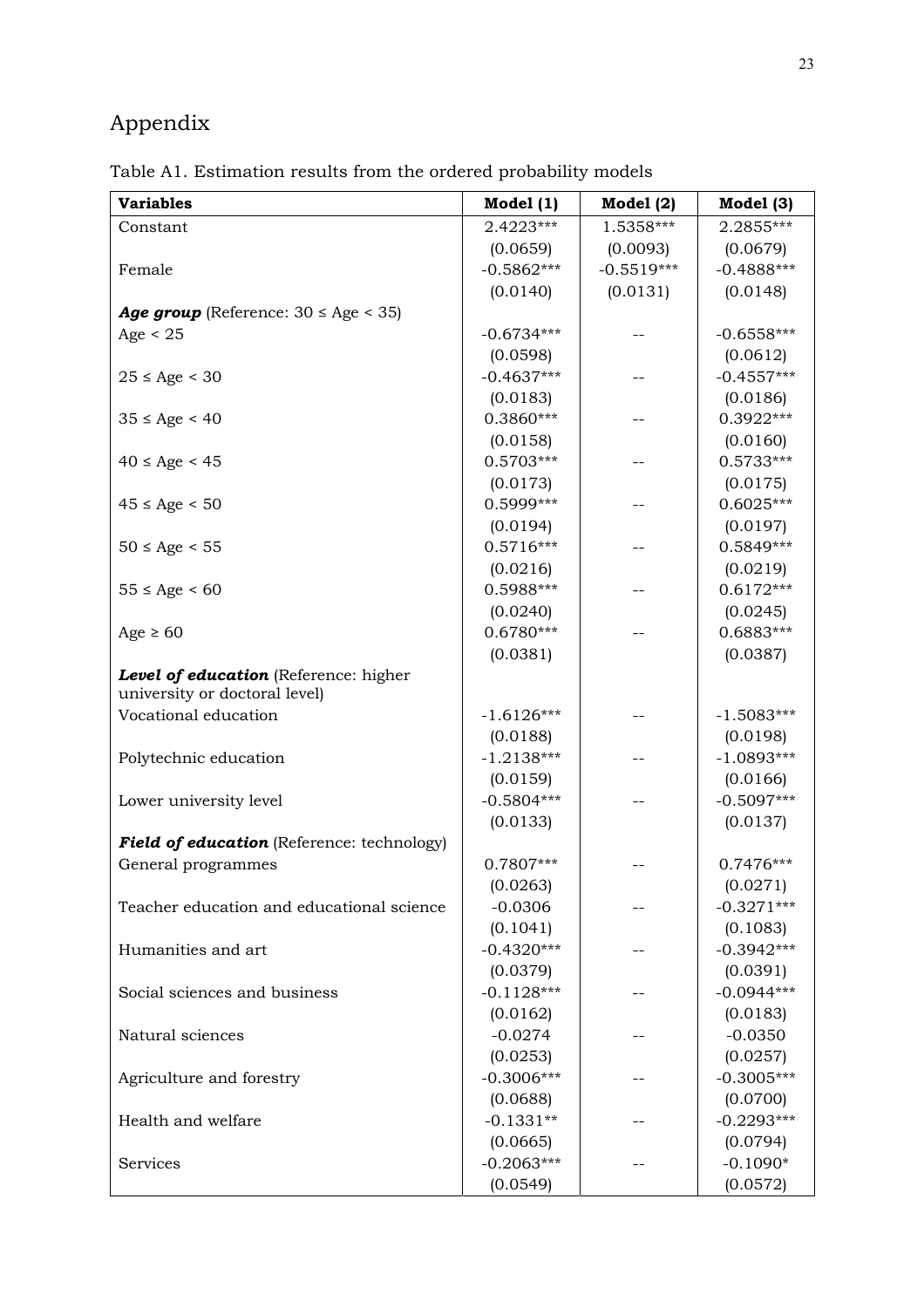| Variables continues                                   | Model $(1)$  | Model $(2)$ | Model (3)    |
|-------------------------------------------------------|--------------|-------------|--------------|
| <b>Tenure, years</b> (Reference: $1 \leq$ Tenure < 3) |              |             |              |
| Tenure $< 1$                                          | $-0.1077***$ |             | $-0.1058***$ |
|                                                       | (0.0215)     |             | (0.0219)     |
| $3 \leq$ Tenure $\leq 5$                              | $-0.0833***$ |             | $-0.0939***$ |
|                                                       | (0.0192)     |             | (0.0197)     |
| $5 \leq$ Tenure < 10                                  | $-0.0916***$ |             | $-0.0799***$ |
|                                                       | (0.0145)     |             | (0.0149)     |
| $10 \leq$ Tenure < 15                                 | 0.0045       |             | 0.0255       |
|                                                       | (0.0191)     |             | (0.0195)     |
| Tenure $\geq 15$                                      | $-0.0726***$ |             | $-0.0466***$ |
|                                                       | (0.0174)     |             | (0.0178)     |
| <b>Establishment characteristics</b>                  |              |             |              |
| Establishment size/1,000                              | 0.0859***    |             | $0.0751***$  |
|                                                       | (0.0028)     |             | (0.0031)     |
| Share of female employees                             | $-0.5438***$ |             | $-0.4622***$ |
|                                                       | (0.0854)     |             | (0.0875)     |
| Share of employees with technical degree              | $-0.6399***$ |             | $-0.4240***$ |
|                                                       | (0.0663)     |             | (0.0682)     |
| Share of employees with doctoral education            | $-3.6743***$ |             | $-3.2181***$ |
|                                                       | (0.3357)     |             | (0.3507)     |
| <b>Threshold parameters</b>                           |              |             |              |
| $\mu(1)$                                              | 1.6029***    | 1.4866***   | 1.7165***    |
|                                                       | (0.0070)     | (0.0066)    | (0.0074)     |
| $\mu(2)$                                              | 3.0566***    | 2.7743***   | 3.2197***    |
|                                                       | (0.0097)     | (0.0086)    | (0.0100)     |
| <b>Occupational indicators</b>                        | No           | Yes         | Yes          |
| Number of observations                                | 51.099       | 51.099      | 51.099       |
| Number of parameters                                  | 32           | 55          | 83           |
| Log likelihood function                               | $-52472.83$  | $-56066.14$ | $-50113.09$  |
| Chi squared                                           | 19428.57     | 12241.94    | 24148.04     |
| Degrees of freedom                                    | 29           | 52          | 80           |
| Prob [ Chi squared > value ]                          | 0.0000       | 0.0000      | 0.0000       |
| McFadden Pseudo R-squared                             | 0.1562       | 0.0984      | 0.1942       |
| Share of right predictions                            | 0.5419       | 0.4901      | 0.5663       |

Table A1. Estimation results from the ordered probability models, continues

Standard errors of coefficients are in parentheses. \*\*\* = significant at the 1% level.  $**$  = significant at the 5% level.  $*=$  significant at the 10% level.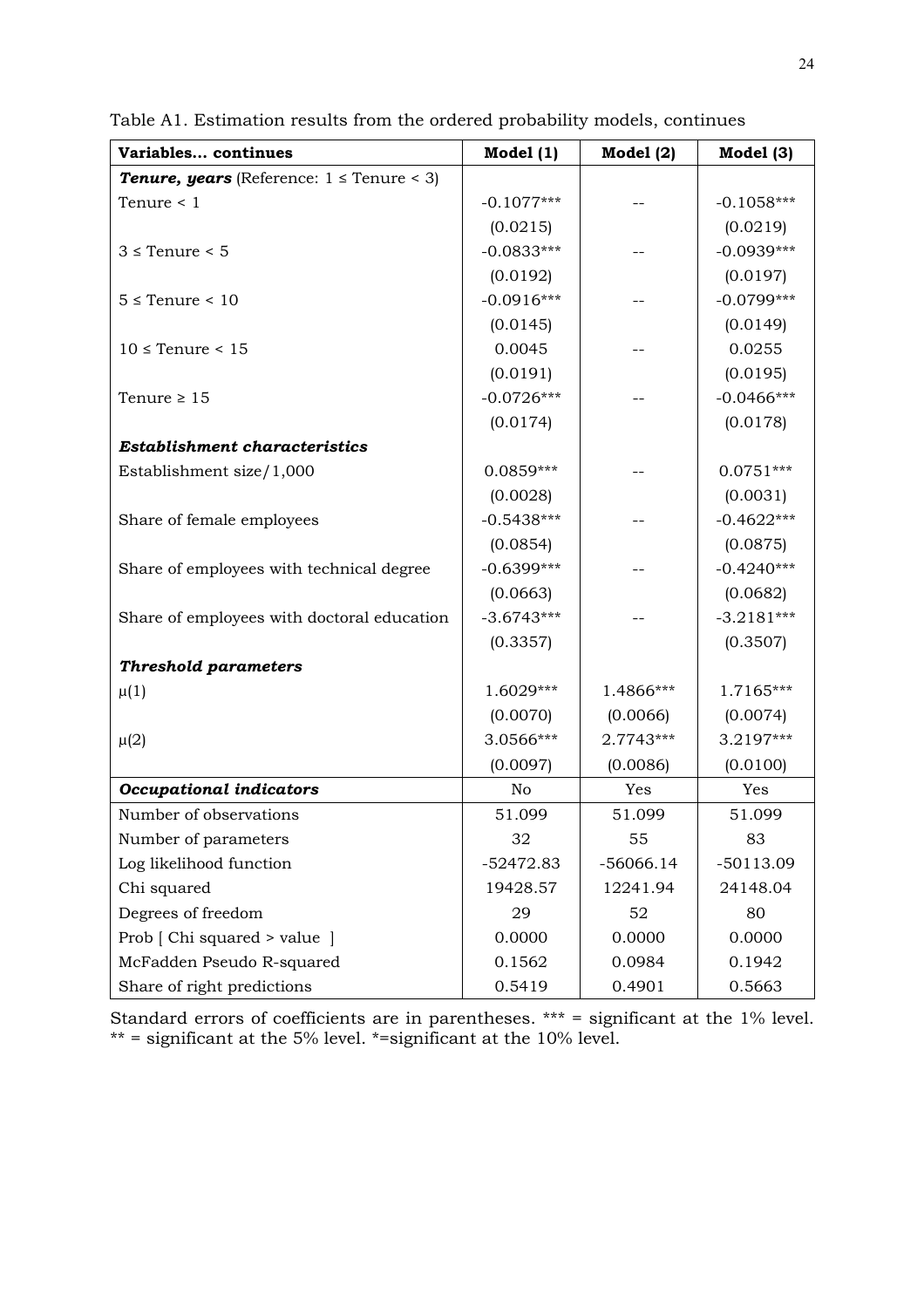Table A2. Average size of the establishments and total monthly earnings (in 2005) of white-collar workers in establishments located at different quintiles of the productivity distribution  $(Q1$  lowest –  $Q5$  highest quintile)

|                                                                          | Q1    | Q <sub>2</sub> | Q3    | Q4    | Q <sub>5</sub> |
|--------------------------------------------------------------------------|-------|----------------|-------|-------|----------------|
| Average size of the<br>establishment (number of white<br>collar workers) | 25    | 45             | 100   | 129   | 374            |
| Average male monthly earnings<br>per establishment. $\epsilon$           | 3,265 | 3,732          | 4,057 | 4,269 | 5,051          |
| Average female monthly<br>earnings per establishment. $\epsilon$         | 3,028 | 3,074          | 3,421 | 3,461 | 4,241          |
| Female/male earnings ratio                                               | 92.7  | 82.4           | 84.3  | 81.1  | 84.0           |

Table A3. Number of employees and share of women by job hierarchy level in metal industry establishments located at different quintiles of the productivity distribution (Q1 lowest – Q5 highest quintile)

|                            | <b>Mostly</b><br>routine<br>work | <b>Expert</b><br>work | <b>Specialise</b><br>d expert<br>work | Manage-<br>ment | Total  |  |  |  |
|----------------------------|----------------------------------|-----------------------|---------------------------------------|-----------------|--------|--|--|--|
| Quintiles Q1-Q4            |                                  |                       |                                       |                 |        |  |  |  |
| <b>Number of employees</b> | 3,944                            | 11,124                | 6,123                                 | 1,416           | 22,607 |  |  |  |
| - Men                      | 1,766                            | 8,748                 | 5,298                                 | 1,262           | 17,074 |  |  |  |
| - Women                    | 2,178                            | 2,376                 | 825                                   | 154             | 5,533  |  |  |  |
| $\%$ of women              | 55.2                             | 21.4                  | 13.5                                  | 10.9            | 24.5   |  |  |  |
| Quintile Q5                |                                  |                       |                                       |                 |        |  |  |  |
| <b>Number of employees</b> | 3,374                            | 11,123                | 11,045                                | 2,950           | 28,492 |  |  |  |
| - Men                      | 1,360                            | 7,861                 | 8,737                                 | 2,484           | 20,442 |  |  |  |
| - Women                    | 2,014                            | 3,262                 | 2,308                                 | 466             | 8,050  |  |  |  |
| $\%$ of women              | 59.7                             | 29.3                  | 20.9                                  | 15.8            | 28.3   |  |  |  |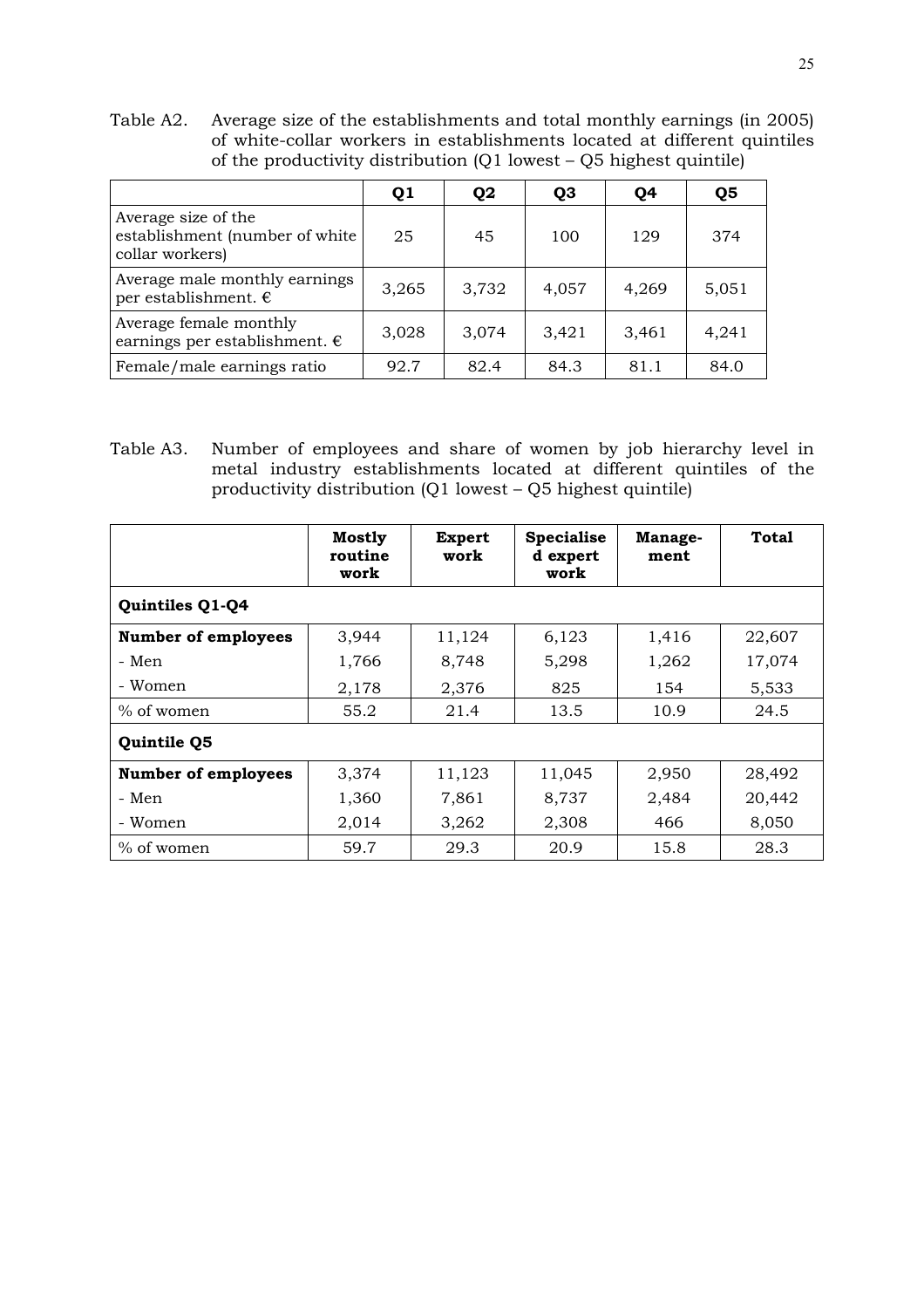|                                                     | Job hierarchy level       |                       |                                   |                 |
|-----------------------------------------------------|---------------------------|-----------------------|-----------------------------------|-----------------|
| <b>Variables</b>                                    | Mostly<br>routine<br>work | <b>Expert</b><br>work | <b>Specialised</b><br>expert work | Manage-<br>ment |
| Constant                                            | 7.5983***                 | 7.8481***             | 8.3633***                         | 8.6891***       |
|                                                     | (0.06524)                 | (0.0277)              | (0.0323)                          | (0.1051)        |
| Female                                              | $-0.0537***$              | $-0.0132*$            | $0.0247**$                        | 0.0110          |
|                                                     | (0.0120)                  | (0.0079)              | (0.0125)                          | (0.0325)        |
| Age group                                           |                           |                       |                                   |                 |
| (Reference: $30 \leq Age \leq 35$ )                 |                           |                       |                                   |                 |
| Age $< 25$                                          | $-0.0516***$              | $-0.0612***$          | $-0.1478**$                       |                 |
|                                                     | (0.0215)                  | (0.0205)              | (0.0735)                          |                 |
| $25 \le$ Age < 30                                   | $-0.0024$                 | $-0.0209***$          | $-0.0679***$                      | $-0.1297**$     |
|                                                     | (0.1249)                  | (0.0072)              | (0.0129)                          | (0.0549)        |
| $35 \leq Age \leq 40$                               | 0.0013                    | 0.0094                | $0.0192**$                        | 0.0419          |
|                                                     | (0.0126)                  | (0.0071)              | (0.0095)                          | (0.0262)        |
| $40 \leq Age < 45$                                  | $-0.0005$                 | $0.0206**$            | $0.0367**$                        | 0.0868***       |
|                                                     | (0.0147)                  | (0.0086)              | (0.0120)                          | (0.0321)        |
| $45 \leq Age \leq 50$                               | 0.0017                    | $0.0296***$           | $0.0683***$                       | $0.1188***$     |
|                                                     | (0.0158)                  | (0.0094)              | (0.0131)                          | (0.0339)        |
| $50 \leq Age \leq 55$                               | $-0.0035$                 | $0.0357***$           | $0.0718***$                       | $0.1363***$     |
|                                                     | (0.0162)                  | (0.0097)              | (0.0136)                          | (0.0340)        |
| $55 \leq Age \leq 60$                               | 0.0029                    | 0.0309***             | $0.0843***$                       | $0.1283***$     |
|                                                     | (0.0175)                  | (0.0104)              | (0.0148)                          | (0.0370)        |
| Age $\geq 60$                                       | 0.0188                    | $0.0454***$           | $0.1071***$                       | $0.1725***$     |
|                                                     | (0.0274)                  | (0.0159)              | (0.0204)                          | (0.0484)        |
| Level of education                                  |                           |                       |                                   |                 |
| (Reference: higher university or<br>doctoral level) |                           |                       |                                   |                 |
| Vocational education                                | $-0.1318***$              | $-0.0138**$           | 0.0323                            | 0.0548          |
|                                                     | (0.0257)                  | (0.0145)              | (0.0219)                          | (0.0567)        |
| Polytechnic education                               | $-0.1065***$              | $-0.0360***$          | 0.0339                            | 0.0505          |
|                                                     | (0.0233)                  | (0.0131)              | (0.0216)                          | (0.0585)        |
| Lower university level                              | $-0.1005***$              | $-0.0208***$          | 0.0021                            | 0.0177          |
|                                                     | (0.0175)                  | (0.0077)              | (0.0109)                          | (0.0274)        |
| Tenure, years                                       |                           |                       |                                   |                 |
| (Reference: $1 \leq$ Tenure < 3)                    |                           |                       |                                   |                 |
| Tenure $\leq 1$                                     | $-0.0239*$                | 0.0005                | $0.0290**$                        | $0.0676**$      |
|                                                     | (0.0125)                  | (0.0075)              | (0.0113)                          | (0.0287)        |
| $3 \leq$ Tenure < 5                                 | $0.0330***$               | $0.0171**$            | 0.0016                            | 0.0168          |
|                                                     | (0.0120)                  | (0.0069)              | (0.0096)                          | (0.0226)        |
| $5 \leq$ Tenure < 10                                | $0.0201*$                 | $0.0143***$           | $-0.0136**$                       | $-0.0019$       |
|                                                     | (0.0103)                  | (0.0054)              | (0.0068)                          | (0.0168)        |
| $10 \leq$ Tenure < 15                               | 0.0193                    | 0.0052                | 0.0022                            | $-0.0099$       |
|                                                     | (0.0138)                  | (0.0076)              | (0.0083)                          | (0.0171)        |
| Tenure $\geq 15$                                    | $0.0272**$                | 0.0052                | 0.0051                            | $-0.0182$       |
|                                                     | (0.0117)                  | (0.0068)              | (0.0081)                          | (0.0166)        |

Table A4. Results from the conditional OLS regression model estimations, dependent variable log(monthly earnings)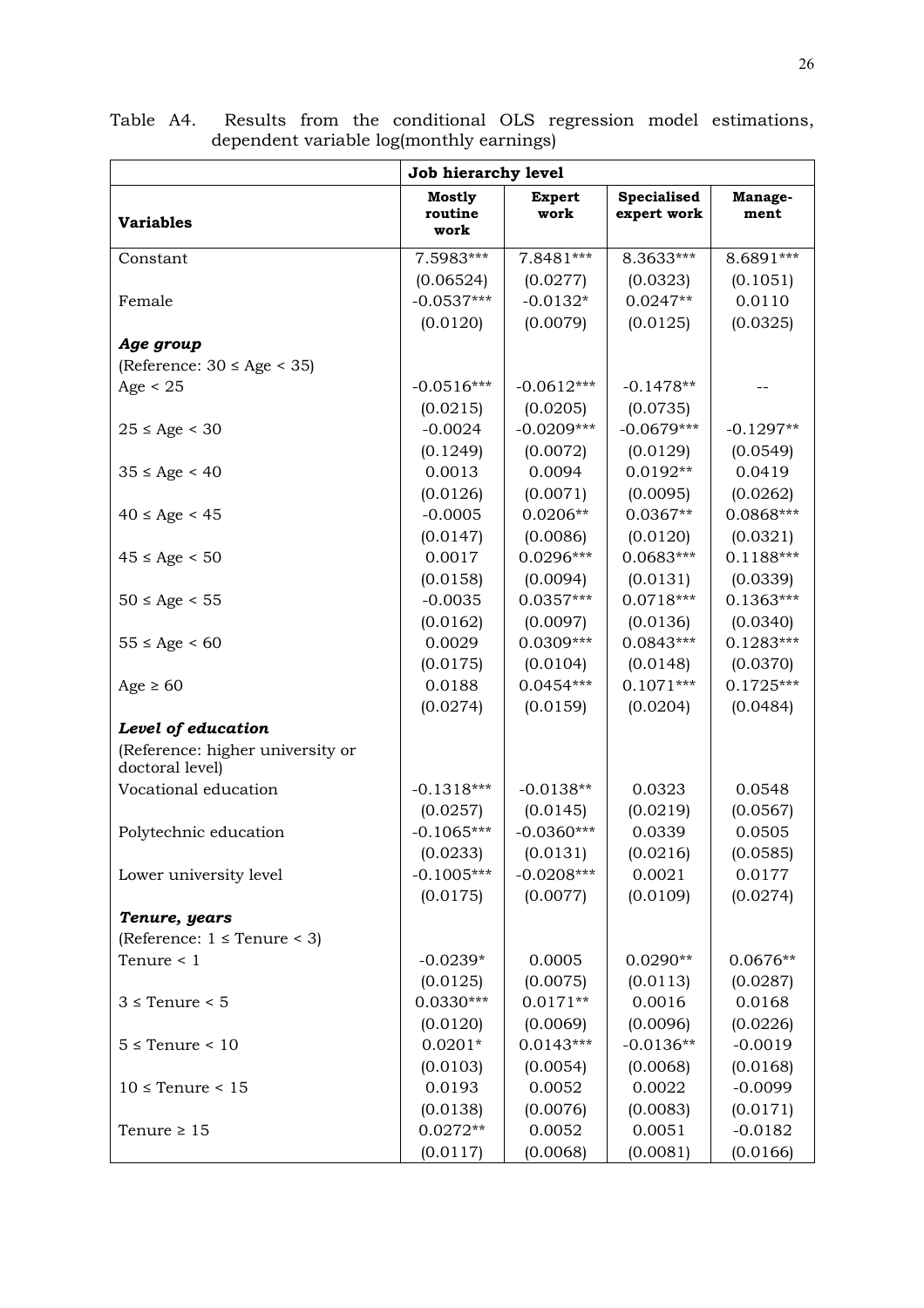|                                      | Job hierarchy level              |                       |                            |                 |
|--------------------------------------|----------------------------------|-----------------------|----------------------------|-----------------|
| Variables continues                  | <b>Mostly</b><br>routine<br>work | <b>Expert</b><br>work | Specialised<br>expert work | Manage-<br>ment |
| <b>Establishment characteristics</b> |                                  |                       |                            |                 |
| Establishment size/1,000             | 0.0001                           | $-0.0020$             | 0.0000                     | $0.0225***$     |
|                                      | (0.0023)                         | (0.0014)              | (0.0019)                   | (0.0048)        |
| Share of female employees            | $-0.0087$                        | $0.1010***$           | $-0.0234$                  | 0.0446          |
|                                      | (0.0488)                         | (0.0316)              | (0.0436)                   | (0.1025)        |
| Share of employees with technical    | 0.0617                           | 0.0198                | $-0.1607***$               | 0.0140          |
| degree                               | (0.0401)                         | (0.0241)              | (0.0336)                   | (0.0817)        |
| Share of employees with doctoral     | 1.7094***                        | 1.1456***             | 1.1687***                  | 1.5531***       |
| education                            | (0.1809)                         | (0.1341)              | (0.1687)                   | (0.3878)        |
| Sample selection term lambda         | $-0.1851***$                     | $-0.1610***$          | $-0.1797***$               | $-0.2187***$    |
|                                      | (0.0204)                         | (0.0124)              | (0.0199)                   | (0.0554)        |
| Dependent variable                   |                                  |                       |                            |                 |
| Mean                                 | 7.7648                           | 7.9341                | 8.2290                     | 8.5563          |
| Standard deviation                   | 0.1971                           | 0.1778                | 0.1947                     | 0.2455          |
|                                      |                                  |                       |                            |                 |
| Number of observations               | 7.318                            | 22.247                | 17.168                     | 4.344           |
| Number of parameters                 | 23                               | 23                    | 23                         | 22              |
| Degrees of freedom                   | 7295                             | 22224                 | 17145                      | 4344            |
| Log likelihood function              | 3644.06                          | 11065.24              | 6883.55                    | 956.87          |
| Chi squared (b=0)                    | 4287.81                          | 8424.41               | 6302.75                    | 2040.51         |
| Prob [ Chi squared > value ]         | 0.0000                           | 0.0000                | 0.0000                     | 0.000           |
| Adjusted R-squared                   | 0.4417                           | 0.3146                | 0.3064                     | 0.3703          |
|                                      |                                  |                       |                            |                 |

Table A4. Results from the conditional OLS regression model estimations. dependent variable log(monthly earnings), continues

Standard errors of coefficients are in parentheses. \*\*\* = significant at the 1% level.  $**$  = significant at the 5% level.  $*$ =significant at the 10% level.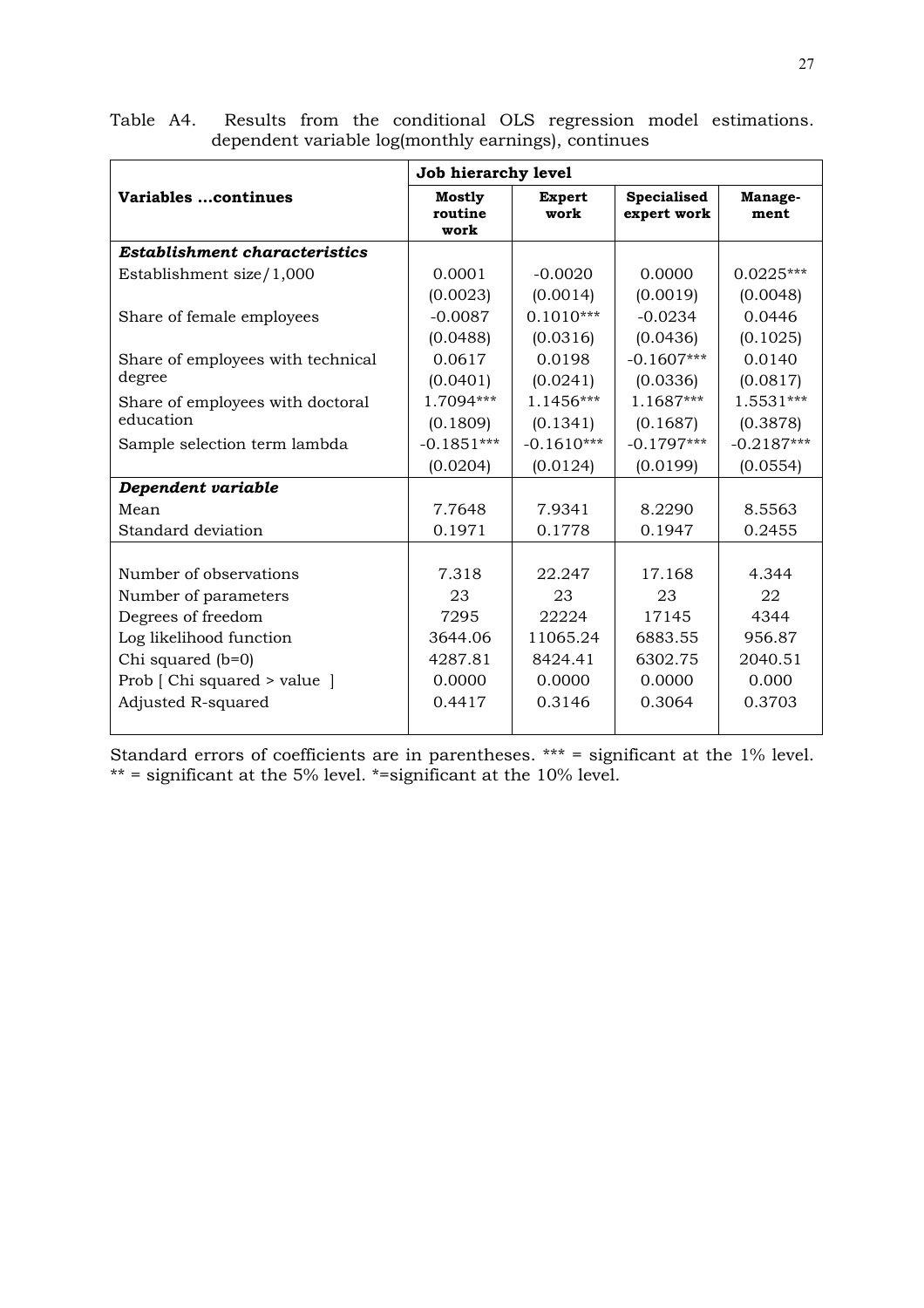|                                                     | Job hierarchy level       |                       |                            |                 |
|-----------------------------------------------------|---------------------------|-----------------------|----------------------------|-----------------|
| <b>Variables</b>                                    | Mostly<br>routine<br>work | <b>Expert</b><br>work | Specialised<br>expert work | Manage-<br>ment |
| Constant                                            | 7.7457***                 | 8.0750***             | 8.6146***                  | 8.9028***       |
|                                                     | (0.0618)                  | (0.0269)              | (0.0331)                   | (0.1183)        |
| Female                                              | $-0.0668***$              | $-0.0303***$          | 0.0122                     | $-0.0052$       |
|                                                     | (0.0114)                  | (0.0079)              | (0.0127)                   | (0.0366)        |
| Age group                                           |                           |                       |                            |                 |
| (Reference: $30 \leq Age \leq 35$ )                 |                           |                       |                            |                 |
| Age $< 25$                                          | $-0.0592***$              | $-0.0841***$          | $-0.1779**$                |                 |
|                                                     | (0.0204)                  | (0.0199)              | (0.0753)                   |                 |
| $25 \le$ Age < 30                                   | $-0.0074$                 | $-0.0359***$          | $-0.0815***$               | $-0.1604***$    |
|                                                     | (0.0119)                  | (0.0070)              | (0.0132)                   | (0.0618)        |
| $35 \leq Age \leq 40$                               | 0.0125                    | $0.0154**$            | $0.0313***$                | $0.0568*$       |
|                                                     | (0.0120)                  | (0.0069)              | (0.0097)                   | (0.0296)        |
| $40 \leq Age < 45$                                  | 0.0174                    | $0.0310***$           | $0.0529***$                | $0.1109***$     |
|                                                     | (0.0139)                  | (0.0084)              | (0.0123)                   | (0.0362)        |
| $45 \leq Age \leq 50$                               | 0.0196                    | $0.0411***$           | $0.0845***$                | $0.1501***$     |
|                                                     | (0.0149)                  | (0.0091)              | (0.0134)                   | (0.0381)        |
| $50 \leq Age \leq 55$                               | 0.0143                    | $0.0452***$           | $0.0874***$                | $0.1688***$     |
|                                                     | (0.0153)                  | (0.0095)              | (0.0139)                   | (0.0383)        |
| $55 \leq Age \leq 60$                               | 0.0260                    | $0.0434***$           | $0.0977***$                | $0.1410***$     |
|                                                     | (0.0166)                  | (0.0101)              | (0.0151)                   | (0.0417)        |
| Age $\geq 60$                                       | 0.0291                    | $0.0623***$           | $0.1298***$                | $0.1770***$     |
|                                                     | (0.0259)                  | (0.0154)              | (0.0209)                   | (0.0545)        |
| Level of education                                  |                           |                       |                            |                 |
| (Reference: higher university or<br>doctoral level) |                           |                       |                            |                 |
| Vocational education                                | $-0.1391***$              | $-0.0525***$          | 0.0259                     | 0.0567          |
|                                                     | (0.0243)                  | (0.0141)              | (0.0225)                   | (0.0639)        |
| Polytechnic education                               | $-0.1179***$              | $-0.0485***$          | 0.0337                     | 0.0603          |
|                                                     | (0.0221)                  | (0.0127)              | (0.0221)                   | (0.0659)        |
| Lower university level                              | $-0.1046***$              | $-0.0353***$          | $-0.0041$                  | 0.0172          |
|                                                     | (0.0165)                  | (0.0075)              | (0.0111)                   | (0.0309)        |
| Tenure, years                                       |                           |                       |                            |                 |
| (Reference: $1 \leq$ Tenure < 3)                    |                           |                       |                            |                 |
| Tenure $< 1$                                        | $-0.0624***$              | $-0.0364***$          | $-0.0126$                  | $-0.0197$       |
|                                                     | (0.0118)                  | (0.0072)              | (0.0116)                   | (0.0323)        |
| $3 \leq$ Tenure < 5                                 | $0.0289**$                | $0.0253***$           | 0.0095                     | 0.0136          |
|                                                     | (0.0113)                  | (0.0069)              | (0.0098)                   | (0.0256)        |
| $5 \leq$ Tenure < 10                                | 0.0110                    | $0.0176***$           | $-0.0078$                  | $-0.0084$       |
|                                                     | (0.0098)                  | (0.0052)              | (0.0069)                   | (0.0189)        |
| $10 \leq$ Tenure < 15                               | 0.0174                    | 0.0107                | $0.0148*$                  | $-0.0181$       |
|                                                     | (0.0130)                  | (0.0074)              | (0.0084)                   | (0.0192)        |
| Tenure $\geq 15$                                    | $0.0232**$                | 0.0063                | 0.0050                     | $-0.0307*$      |
|                                                     | (0.0111)                  | (0.0066)              | (0.0082)                   | (0.0186)        |

Table A5. Results from the conditional OLS regression model estimations, dependent variable log(total monthly earnings)